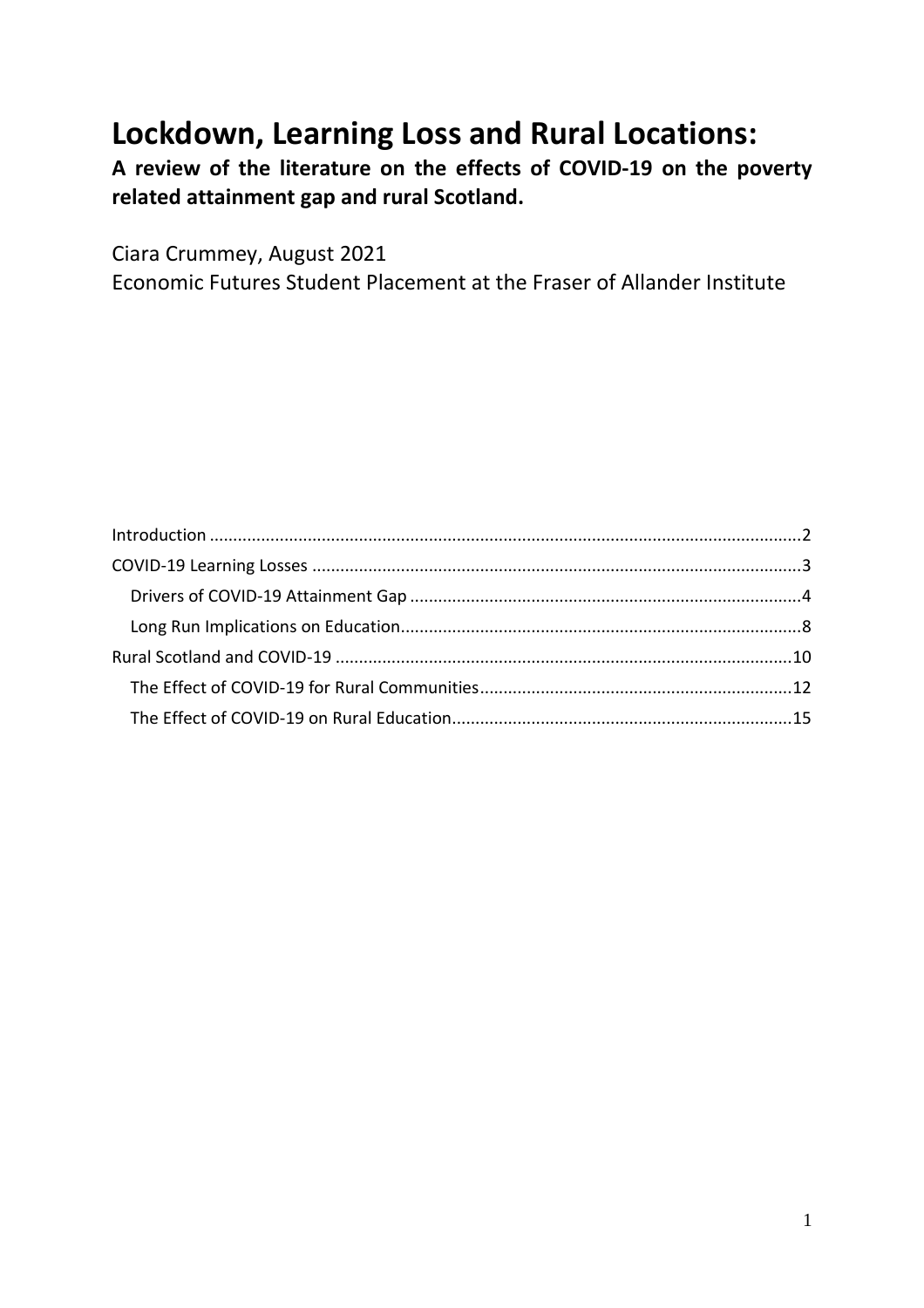# <span id="page-1-0"></span>Introduction

COVID-19 has impacted almost every aspect of daily life. One of the largest challenges for families was the closure of schools during lockdown. On 20<sup>th</sup> March 2020 schools and early learning centres across Scotland closed. Schools only remained open for children of key workers or vulnerable children and 684,797 pupils (99% of the pupil population) commenced learning from home. During the first lockdown schools were closed from March-August 2020 (Black, 2020). Despite reopening for the autumn term, disruptions continued through pupil isolations. A second national lockdown in January 2021 resulted in another nationwide school closure with a phased return: 22<sup>nd</sup> February (Primary 1-3 returned), 15<sup>th</sup> March (Primary 4-7 returned), 12<sup>th</sup> April (secondary pupils returned for some in-person lessons) (Scottish Government 2021a and Scottish Government 2021b).

All pupils have been affected by school closures. However, online learning experiences have differed between pupils from different backgrounds. The effects of COVID-19 lockdowns appear to have been worse for those living in poverty. Initial reports suggest that disadvantaged pupils have disproportionately suffered the negative consequences of distanced learning from home. COVID-19 has exacerbated the inequalities driving the preexisting attainment gap between high and low-income students in Scotland (Audit Scotland, 2021). Therefore, the pandemic is likely to have widened the Scottish attainment gap.

This report summarises research to date from Scotland, the UK and further afield looking at the effect of COVID-19 on the attainment gap. This report also looks at research on the impact of Covid-19 in rural areas and whether there is evidence of a differential impact on the attainment gap in rural Scotland.

The school environment can be an equalising factor between pupils from different backgrounds (Black, 2020). The COVID-19 school closures have been the longest break in school and in person teaching, in living memory (Black, 2020). This has resulted in pupils from different backgrounds learning in very different environments.

Much of the existing literature focuses on learning loss, the impact of which is already researched in relation to summer holidays. Learning loss, particularly among low-income pupils, occurs throughout the summer holidays due to an absence of instructional time (Stewart, Watson and Campbell, 2018). The 'accumulated disadvantage' from summer holidays may account for two thirds of the poverty attainment gap (Andrew et al., 2020a). The attainment gap grows at a faster rate in school holidays than throughout the academic year. Therefore, the effects on learning loss and the attainment gap during COVID-19 school closures, when pupils are expected to continue learning at home in different environments, are likely to be extreme and further widen the attainment gap.

However, learning loss is not the only issue. Additionally, this report discusses potential driving factors behind the COVID-19 attainment gap and the long run implications for education. Furthermore, the effect of COVID-19 on Scottish rural communities and economies is examined and initial conclusions are drawn on the effects of the pandemic on the rural attainment gap.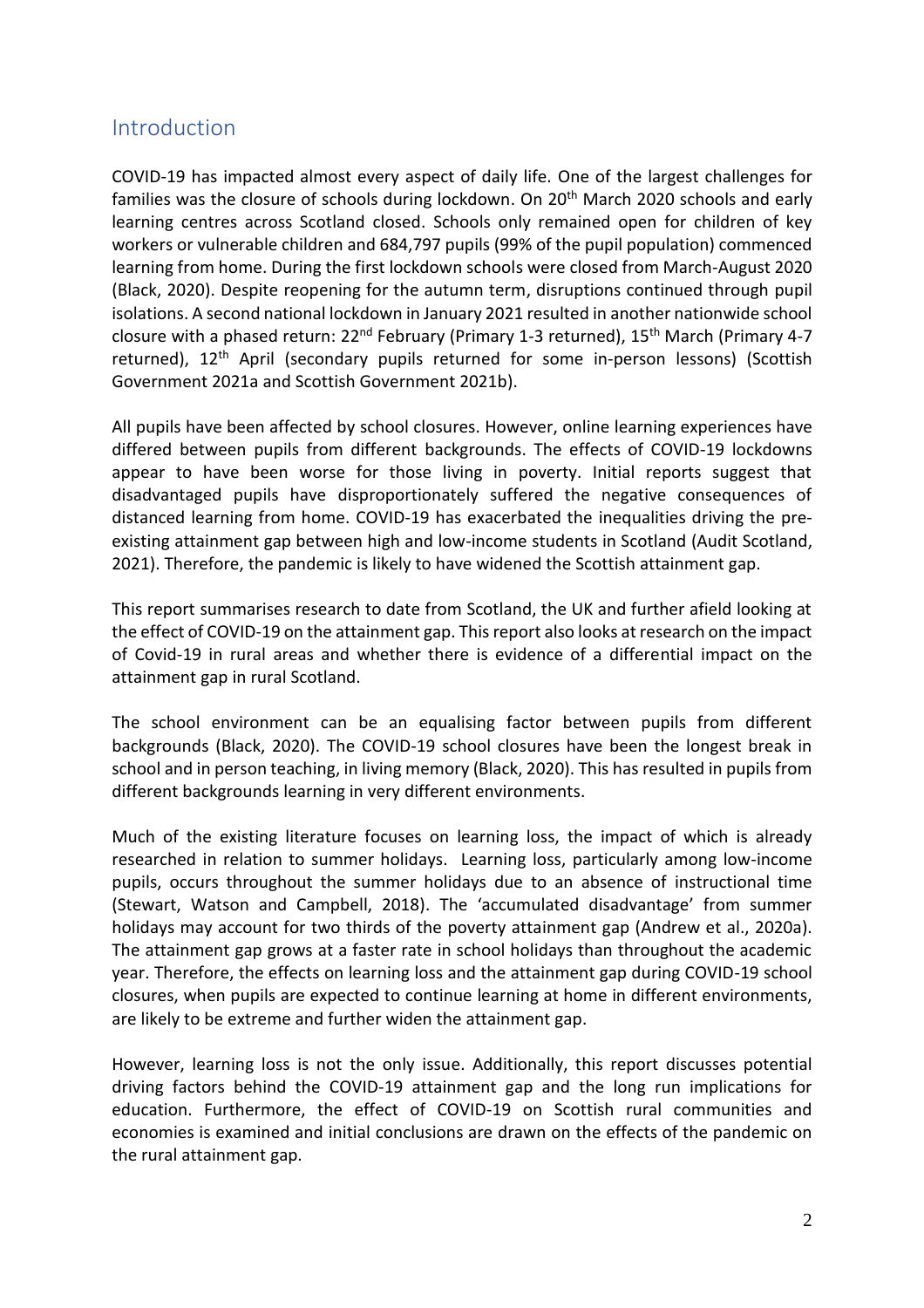# <span id="page-2-0"></span>COVID-19 Learning Losses

COVID-19 related school closures have had an impact on all pupils. Numerous studies have identified significant learning losses across all pupils in multiple countries, globally. However, the evidence suggests that these losses have been disproportionately greater for deprived pupils living in poverty.

- The Department for Education (2021) report identified significant learning losses across primary and secondary school pupils in England in reading and mathematics. The learning loss values were calculated as the difference between the expected progress and the actual progress observed in autumn 2020. On average, primary school pupils lost 1.8 months in reading and 3.7 months in mathematics. Secondary school pupils experienced a learning loss of 1.7 months in reading. Learning losses were much larger for disadvantaged pupils (measured by Free School Meal (FSM) eligibility in the last six years): reading learning loss of 2.2 months for primary and secondary pupils and 4.5 months in mathematics for primary pupils.
- Rose et al. (2021) identified the academic consequences of the first lockdown for Year 2 English pupils comparing Key Stage 1 test scores in autumn 2020 with a standardised sample from 2017. Average attainment gaps of two months for reading and mathematics were found across all year 2 pupils. An additional seven-month gap was found between disadvantaged and non-disadvantaged pupils, identified using FSM eligibility. This gap was larger than previous estimates.
- Blainey and Hannay (2021) showed similar learning losses between Spring 2020 and 2021 for English Primary pupils. High FSM schools experienced double the decline in standardised test scores across all subjects, in comparison to low FSM schools. These losses were more pronounced among younger years.

Learning losses due to COVID-19 school closures have also been identified in the US and across Europe.

- Engzell, Frey and Verhagen (2021) identified learning losses for Dutch primary pupils, following their eight-week school closures. They found learning losses for all pupils, equivalent to 7.9 weeks, but that these losses were 60% larger for pupils from lesseducated families. They add that learning losses are likely to be higher in other countries due to their shorter lockdown and strong infrastructure and internet access.
- Kogan and Lavertu (2021) showed an average learning loss equal to a third of a school year for third-grade students in Ohio. They found that losses were 0.052 standard deviations greater for disadvantaged pupils and that losses were greatest in districts with fully remote learning, compared to those with blended or in-person teaching.
- Pier et al. (2021) examined the learning losses in both English and mathematics from autumn 2019 to autumn 2020, for grade 4-8 pupils in California. They identified greater losses for younger years over multiple assessment methods. In addition, they found that losses were much greater for pupils from socioeconomically disadvantaged backgrounds and pupils for whom English is not their first language. Furthermore, where they found learning gains in older year pupils, disadvantaged pupils still experienced learning losses, creating a wider gap between pupils.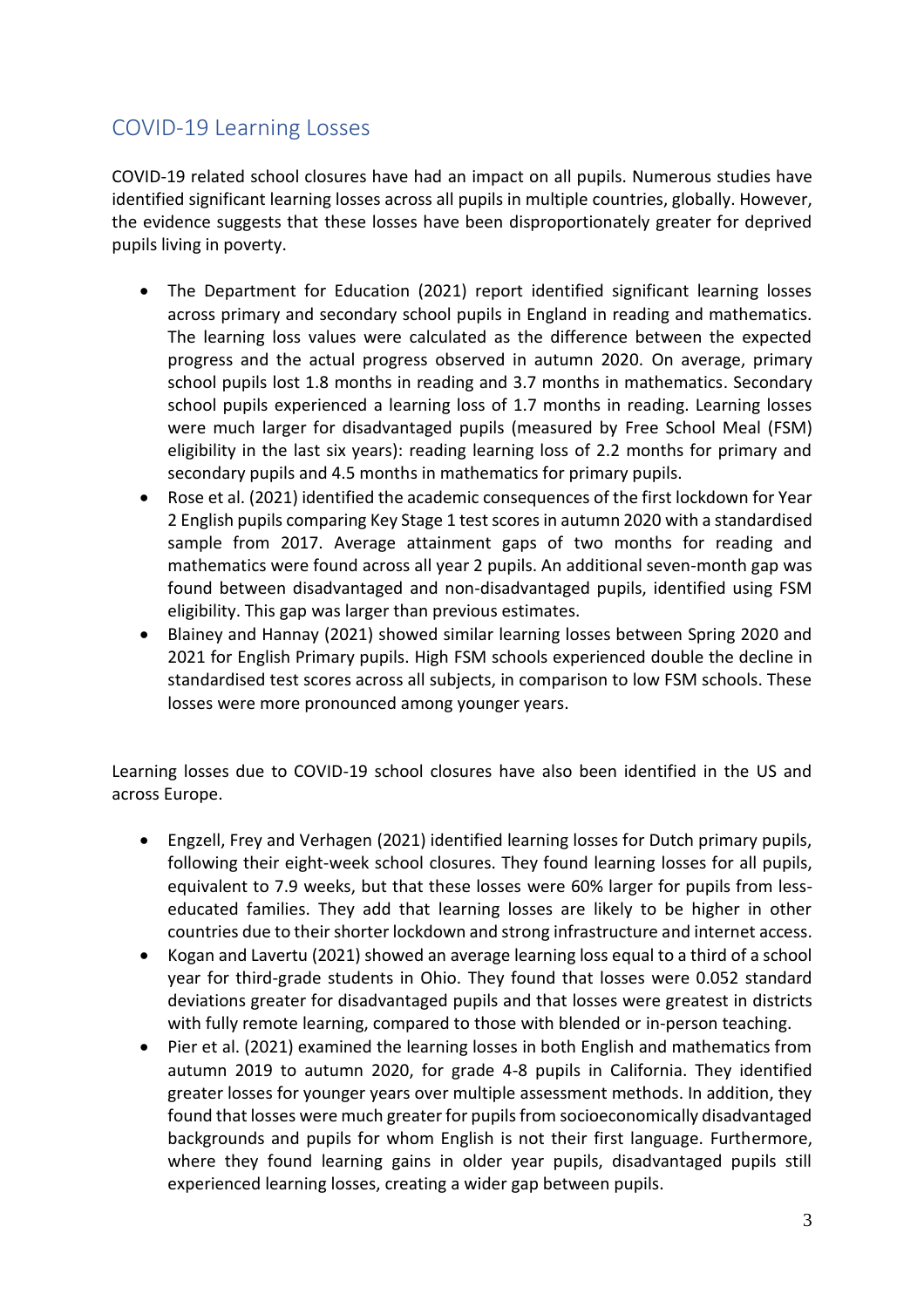Most studies looked at here have documented the learning losses from the original Spring 2020 lockdown. Learning losses could be greater due to the additional disruptions to inperson learning from isolations and subsequent lockdowns.

## <span id="page-3-0"></span>Drivers of COVID-19 Attainment Gap

There are several potential drivers behind the COVID-19 attainment gap resulting in pupils facing disadvantage experiencing greater learning losses. Considerable differences have been documented between the remote learning experience of pupils from deprived and nondeprived households including:

- **Learning Time**: pupils spent less time learning in lockdown.
- **Parents Ability**: parents who are less educated, have poor English or are unable to work from home were less able to help with home learning.
- **English as an Additional Language**: pupils with English as an additional Language struggled to maintain language skills at home and their families were less able to help with school work.
- **School Resources**: high-income pupils received better learning resources and 'active help' from schools.
- **Home Digital Resources**: some pupils were less able to access online learning materials due to a lack of access to a device or stable internet connection.
- **Home Study Space**: some pupils had less access to a sufficient study area to learn at home.
- **Food Insecurity**: food insecurity increased for families in poverty so some pupils lacked adequate nourishment for efficient learning.
- **Learning Loss Recovery**: some pupils have shown slower recovery and higher COVID-19-related absence rates following the reopening of schools.

#### **Learning Time:**

Pupils from more well-off families have been found to have spent a greater amount of time learning in lockdown.

- Andrew et al. (2020a) found disparities in both the quality and the quantity of work completed by English pupils (aged 4-15) based on their family's income. Pupils from better-off families spent 30% more time learning while at home in the spring 2020 lockdown, the equivalent of 92 hours. These pupils were also more likely to have access to online classes and individualised private tuition. Furthermore, well-off students in secondary school were found to be 20% more likely to submit their schoolwork during this time.
- Andrew et al. (2020b) found that learning time during lockdown was strongly associated with family income among primary school pupils. Learning time differed by 1.5 hours a day between pupils at the top and bottom of the income distribution. This gap did not exist prior to the pandemic. Across secondary pupils the association between family income and learning time existed prior to the pandemic and lockdown did not increase this existing inequality between pupils.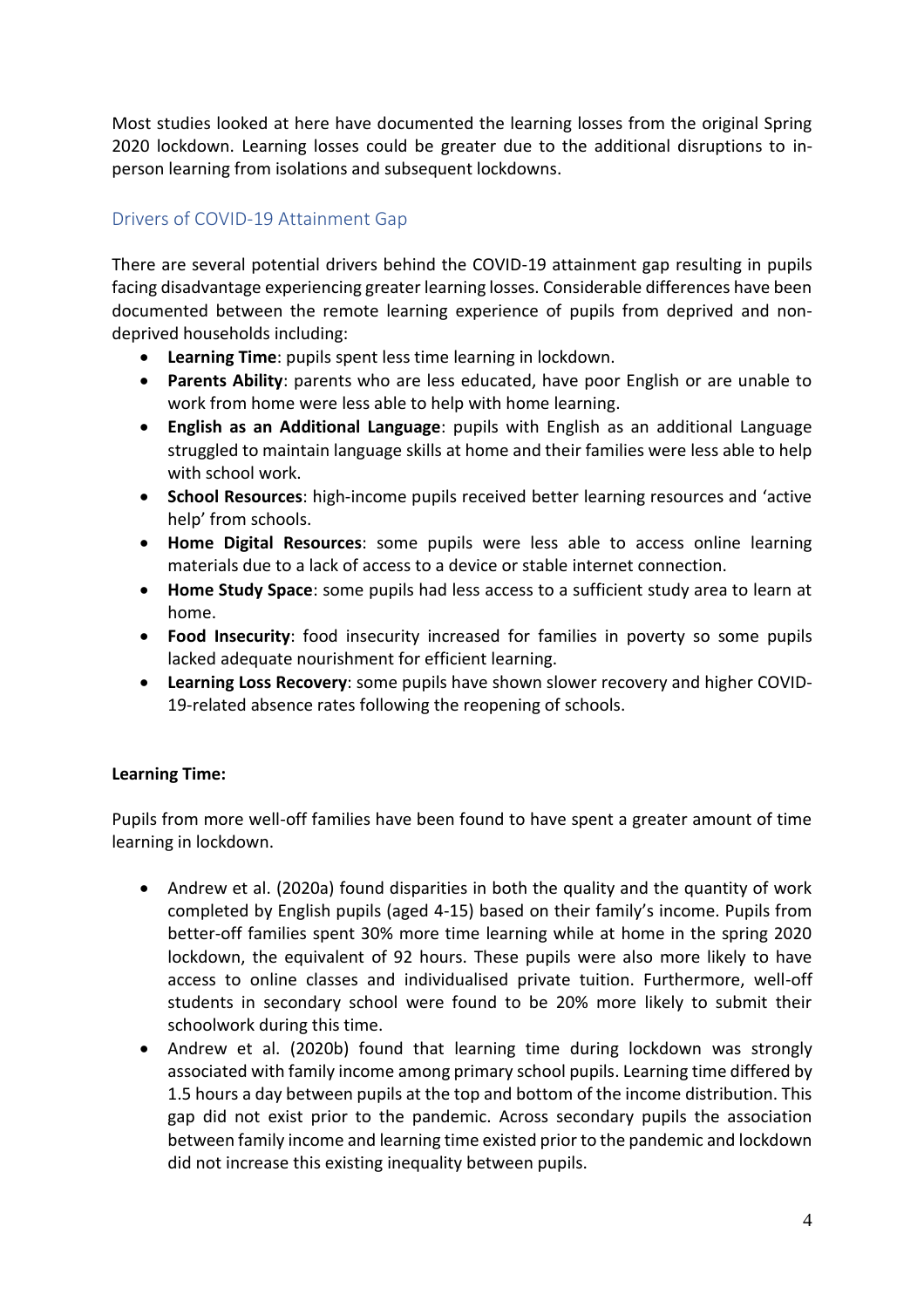- Cullinane and Montacute (2020) found English middle-class pupils in the first lockdown were 30% more likely to engage in live and recorded online lessons than working-class pupils. 44% of middle-class pupils spent more than four hours a day learning, compared to 33% of working-class pupils. Furthermore, they reported a difference of 19% between most and least advantaged state schools in terms of receiving 75% of schoolwork set.
- Bayrakdar and Guveli (2020) identified a 0.4 hour a day difference in learning time between pupils based on free school meal eligibility for primary and secondary pupils.

#### **Parents Ability:**

Less educated parents, parents who do not speak English or those who are unable to work from home were less able to supplement teachers and aid home learning.

- Smith and Barron's (2020) survey of UK frontline workers identified parents' challenges as a barrier to home learning for families in poverty. The biggest challenges they identified were parents' mental health, literacy and education difficulties and challenges helping multiple children across different age groups and education levels.
- Cullinane and Montacute (2020) highlighted parent's confidence in supporting their children in home learning was dependent on their education level: 75% of parents with a postgraduate degree, 60% of parents with an undergraduate degree and less than 50% of parents with school qualifications or lower, felt confident in their ability to support their child.
- Pensiero, Kelly and Bokhove, (2020) found that for both primary and secondary UK pupils, hours spent learning per day was highest for pupils whose parents were working from home, were employed in a 'service class' occupation (defined as large employers, managers or professionals) and had access to their own laptop. Learning times dropped incrementally for pupils whose parents did not work from home, parents who were employed in non-service occupations, pupils who had to share a computer and pupils from single-parent families.
- Bayrakdar and Guveli (2020) found pupils whose parents had a degree spent more hours per day learning in lockdown than those with only A level or GCSE qualifications across primary, secondary and high-secondary school. They showed similar gaps in time spent learning at each stage for pupils from single parent households, who may have less available time to support home learning than those living with two parents.
- Eivers, Worth and Ghosh (2020) found differences in pupils' learning time depending on parents' education level: 15% more pupils spend at least three hours a day on school work if their parents have a degree, compared to having only GCSEs or no qualifications.

#### **English as an Additional Language:**

Pupils who speak English as an additional language also experienced additional learning losses.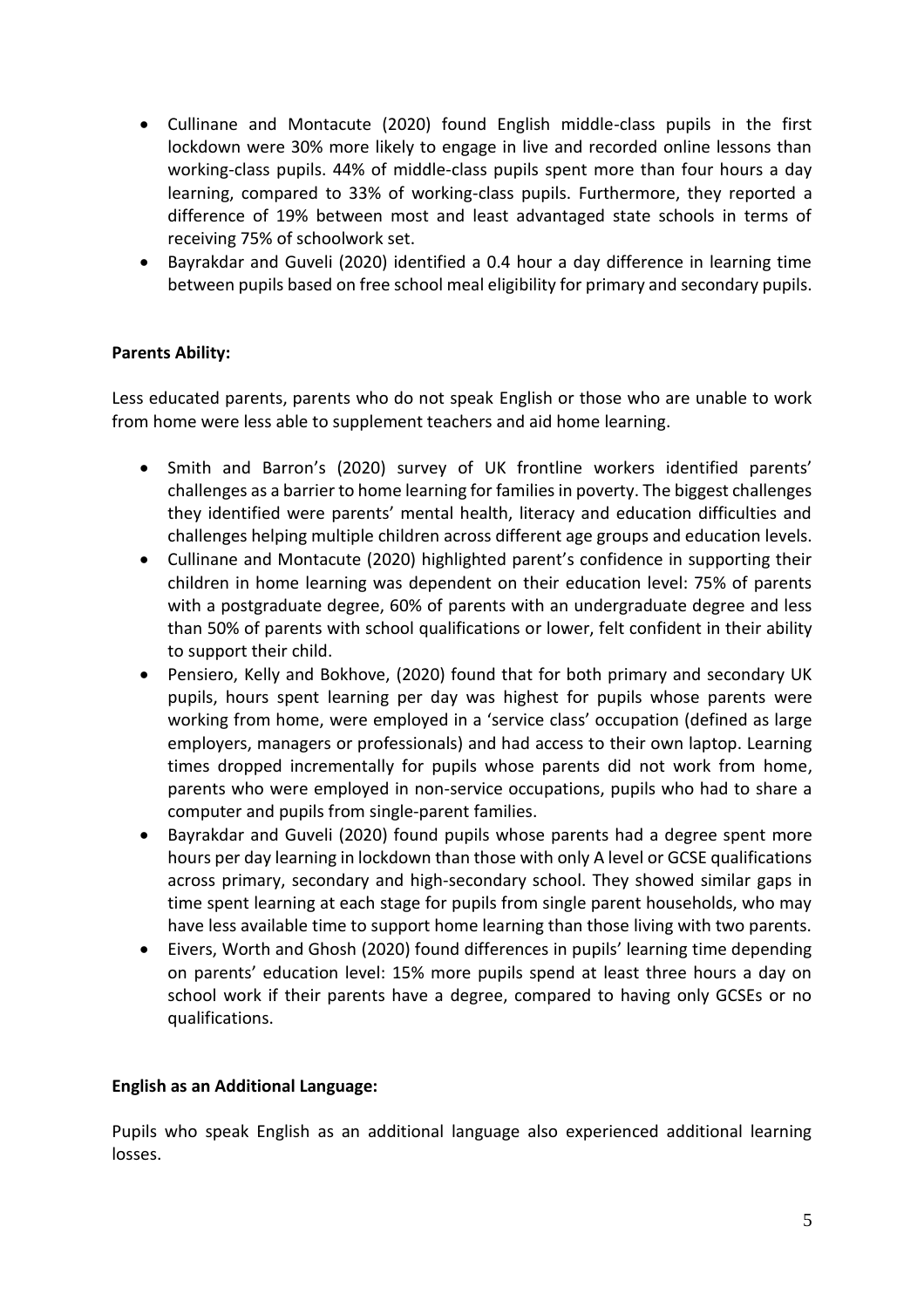- The Department for Education (2021) report found an additional gap in reading of 0.6 months for UK secondary pupils with English as an additional language.
- The Scottish Government (2021c) found many pupils struggled to maintain their language skills in lockdown if their families did not speak English at home.
- Glass et al. (2021) highlighted that pupils with English as an additional language struggled to access their normal learning and language support while learning from home.
- Smith and Barron (2020) found parents who struggle with English were less able to support their children while learning from home.

#### **School Resources:**

Throughout lockdown schools had autonomy over how to deliver teaching. This resulted in substantial differences in the resources provided by schools between high- and low-income pupils.

- Andrew et al. (2020a) showed that children from higher-income families were more likely to receive individualised resources from their school including 'active help' through online classes, video calls or online messaging. They found a gap of 12% at primary and 17% at secondary between the highest and lowest-income fifth of families who reported receiving 'active help' from schools.
- Andrew et al. (2020b) identified a strong association between income and learning resources. A primary pupil in the  $10<sup>th</sup>$  income quartile was 50% less likely to be provided active school resources than a pupil in the  $90<sup>th</sup>$  quartile (23 percentage points). This gap was present, but smaller at 10 percentage points, for secondary schools. Pupil's learning time improved with the provision of active resources and the availability of active resources accounted for 14% of the learning loss gap between the poorest and richest primary school pupils. This was twice as strong as the effect of access to a home study space or a digital device. They argued that a school's actions and lack of provision of active resources may have increased educational inequalities and driven the widening of the attainment gap.
- Bayrakdar and Guveli (2020) found the provision of online teaching, offline learning material and checking school work were the strongest factors in explaining variation in pupil's home learning. Adequate resource provision mitigated the negative effect of lower parent's education and decreased the additional learning losses of deprived pupils by 50%.

However, many deprived schools may have chosen to avoid online lessons due to the digital divide and their pupil's lack of access to digital resources.

- Andrew et al. (2020a) showed that poorest state schools were more likely than private and rich and middle state schools to provide home learning packs.
- Cullinane and Montacute (2020) highlighted a gap of 13% in laptop provision between the most affluent and most deprived state schools. However, they note that more deprived schools may lack the funds to provide laptops for all as the need is greater and therefore chose to not provide any and to focus resources on providing more essential basics such as food.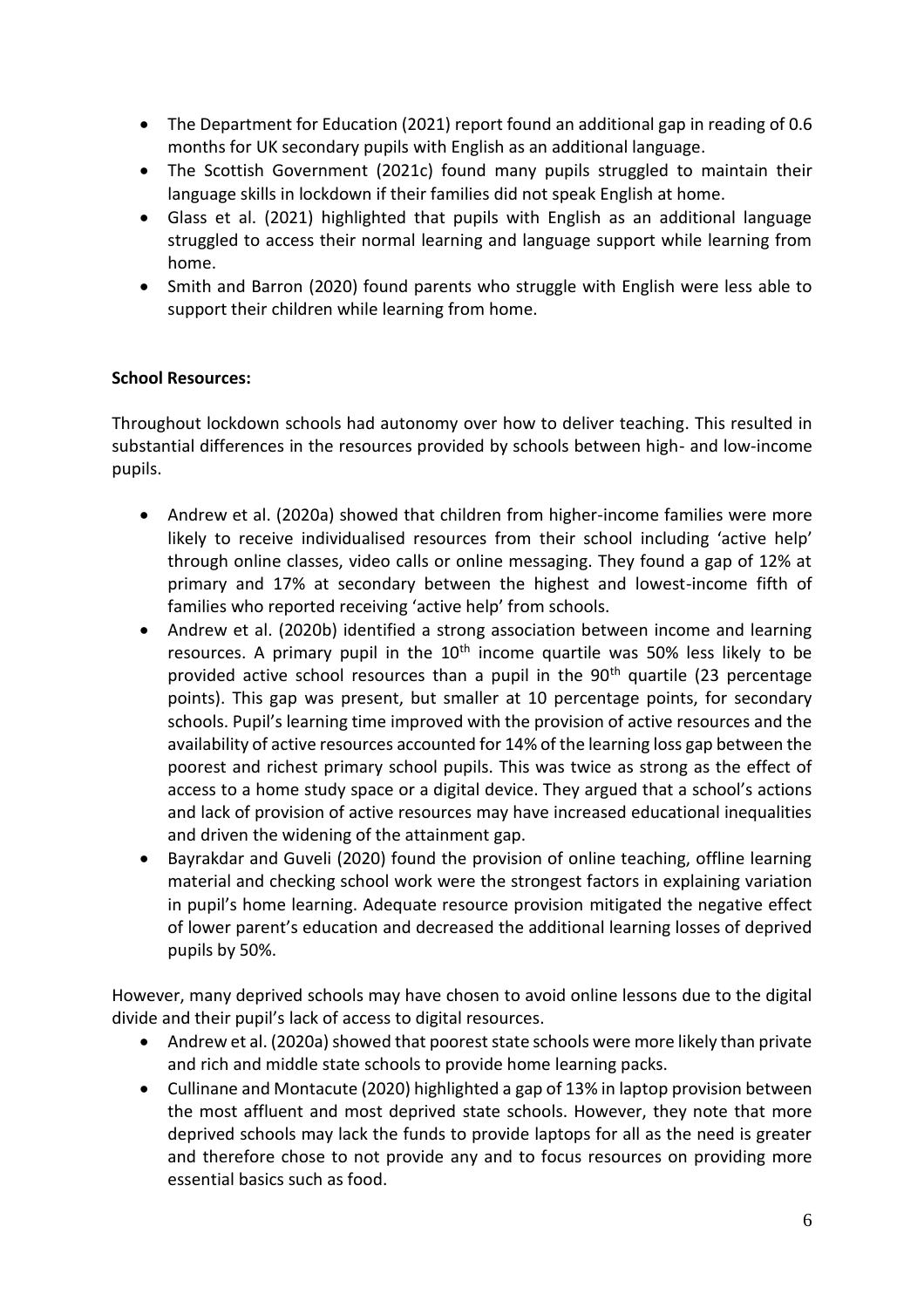#### **Home Digital Resources:**

In addition to differences in school provided resources, wide disparities in home resources for deprived and non-deprived pupils have been documented. The most essential requirements to access online learning from home are a digital device and a stable internet connection. The lack of access to either of these has created a digital divide between pupils.

- 28% of the frontline workers interviewed in Smith and Barron's survey (2020) believed the digital divide was the greatest barrier to home education for children living in poverty.
- Cullinane and Montacute's teacher survey (2020) highlighted 15% of teachers in deprived schools reported over a third of their pupils did not have access to an electronic device, in comparison to 2% of teachers in wealthy state schools. They showed similar results for access to an internet connection (12% vs 1%).
- The CPAG (2021) survey of low income families in Scotland across both lockdowns highlighted the challenges faced by low income families throughout the pandemic. The report highlighted the continued lack of resources in 2021: 35% of low-income families still lacked adequate resources and 25% of pupils on FSM did not have their own device to access learning. The report also identified a lack of access to printing facilities, limiting pupil's ability to participate in offline lessons, which schools in more deprived areas favoured due to pupils' lack of digital access.

#### **Home Study Space:**

The other key difference in access to home resources and learning environments for deprived pupils was access to study areas within the home.

- Bayrakdar and Guveli (2020) highlighted that pupils who lacked sufficient resources, including an adequate study space, learned less, regardless of additional time spent on schoolwork.
- The CPAG (2021) survey identified a lack of sufficient space and furniture as a key challenge for home learning for pupils from low-income families.
- Andrew et al. (2020a) highlighted 58% of low-income primary students in their sample did not have access to their own study space, compared to 35% of pupils from welloff families. A much smaller gap of 4.7% was found for secondary pupils.

## **Food Insecurity:**

Pupils from low-income families were more likely to experience food insecurity. This can affect education as pupils lacking basic nourishment struggle with the concentration required for academic achievement (Smith and Barron, 2020).

• Observatory of Children's Human Rights Scotland, (2020) identified an increase in food insecurity due to the COVID-19 pandemic and estimated 16% of the UK population faced food insecurity. 124,000 Scottish pupils were eligible for FSM in 2019. This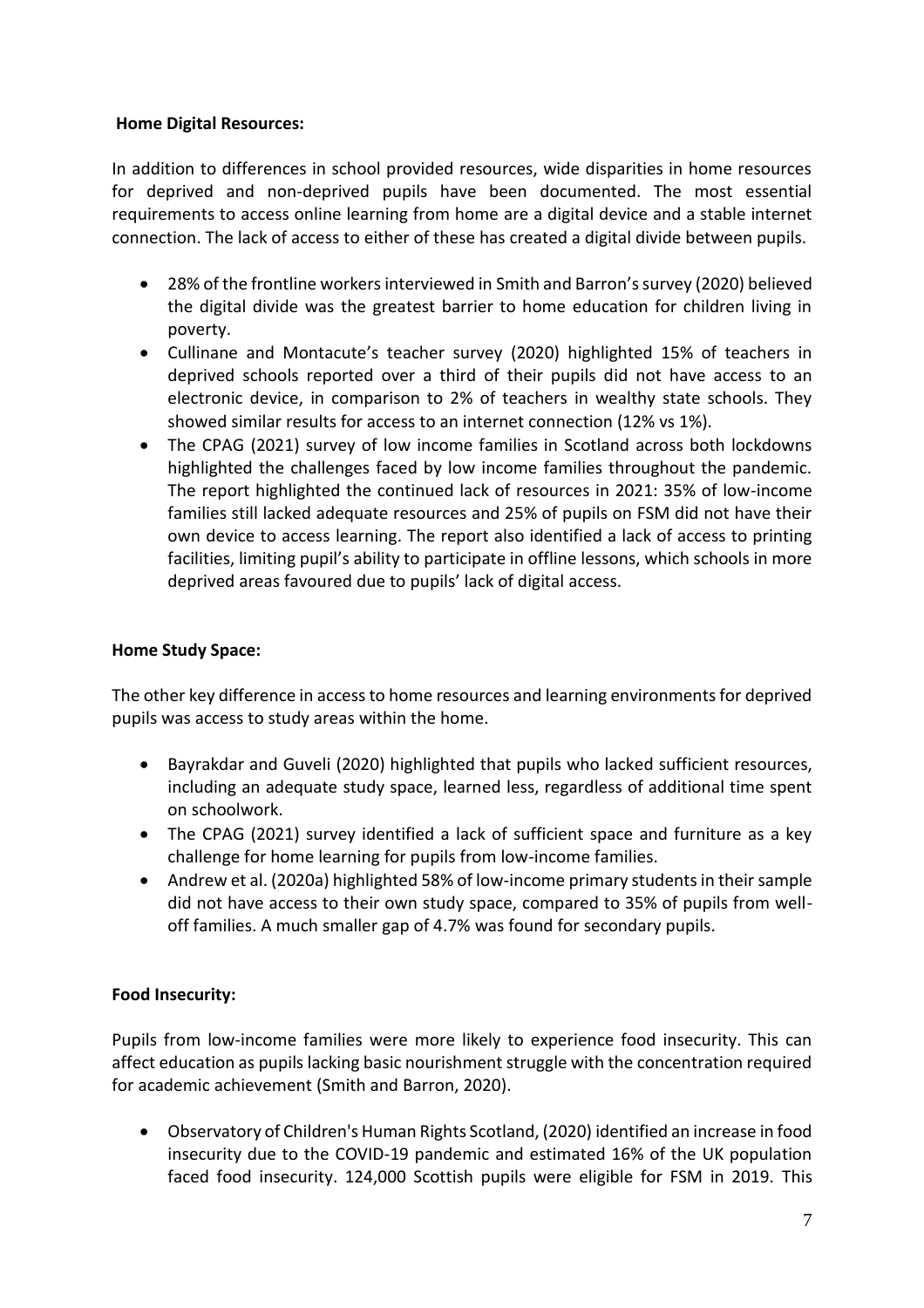number is likely to have increased as the number of low-income families have increased following the COVID-19 pandemic.

- CPAG (2021) reported that over 45,000 Scottish children were living in poverty but were not eligible for FSM. Furthermore, nearly 50% of low-income families surveyed, who were eligible for FSM did not receive them in lockdown.
- Black (2020) highlighted that breaks from schools, such as summer holidays, increased food insecurity for low-income families as children were not at school to receive their free school meals.
- The Poverty and Inequality Commission (2020) reported that the Scottish Government announced a £70million Food Fund to reduce food insecurity and provide free school meals for pupils in lockdown. However, the autonomy granted to local authorities in deciding their own FSM policy resulted in inequalities in the services provided between local authorities as the value and method of free school meals provision differed. The value of support varied from £2-4 a day. Some local authorities provided supermarket vouchers over a cash payment, limiting choice and options, both of supermarkets, and items within the supermarket. Families voiced a preference for cash payments, however only 10 out of the 32 local authorities provided cash payments in the first months of the pandemic.

#### **Learning Loss Recovery:**

Some recovery of lockdown learning loss has been observed since in person schooling has recommenced. However, this recovery is limited for disadvantaged pupils.

- Juniper Education (2021) recorded recovery over the autumn 2020 term across mathematics (14.1 percentage points), reading (12.2) and writing (10.8) for English Year 2-6 pupils. However, these recovery rates are much slower for disadvantaged pupils across all year groups, with a gap as wide as 5.5 percentage points.
- Sosu and Klein (2021) identified a higher COVID-19-related absentee rate for disadvantaged pupils. Socioeconomically deprived areas have a higher exposure to the virus, so these pupils were more likely to have to isolate and miss in-person learning, compared to their more well-off peers. By the start of December 2020, the COVID-19-related absence rate for pupils living in the most deprived quartile in Scotland was twice as high as pupils in the lowest quartile. These COVID-19-driven attendance disparities further limit disadvantaged pupils' ability to recover from lockdown learning losses if they are having to learn from home while their more affluent peers are in school.

#### <span id="page-7-0"></span>Long Run Implications on Education

COVID-19 is likely to have a long run impact on education, that if not corrected, could result in 'a cohort of pupils who carry disadvantage throughout their lives' (Scottish Government, 2020 p65).

The COVID-19 pandemic and distanced learning has widened the existing attainment gap. The differences in learning losses documented for low and high-income pupils are the equivalent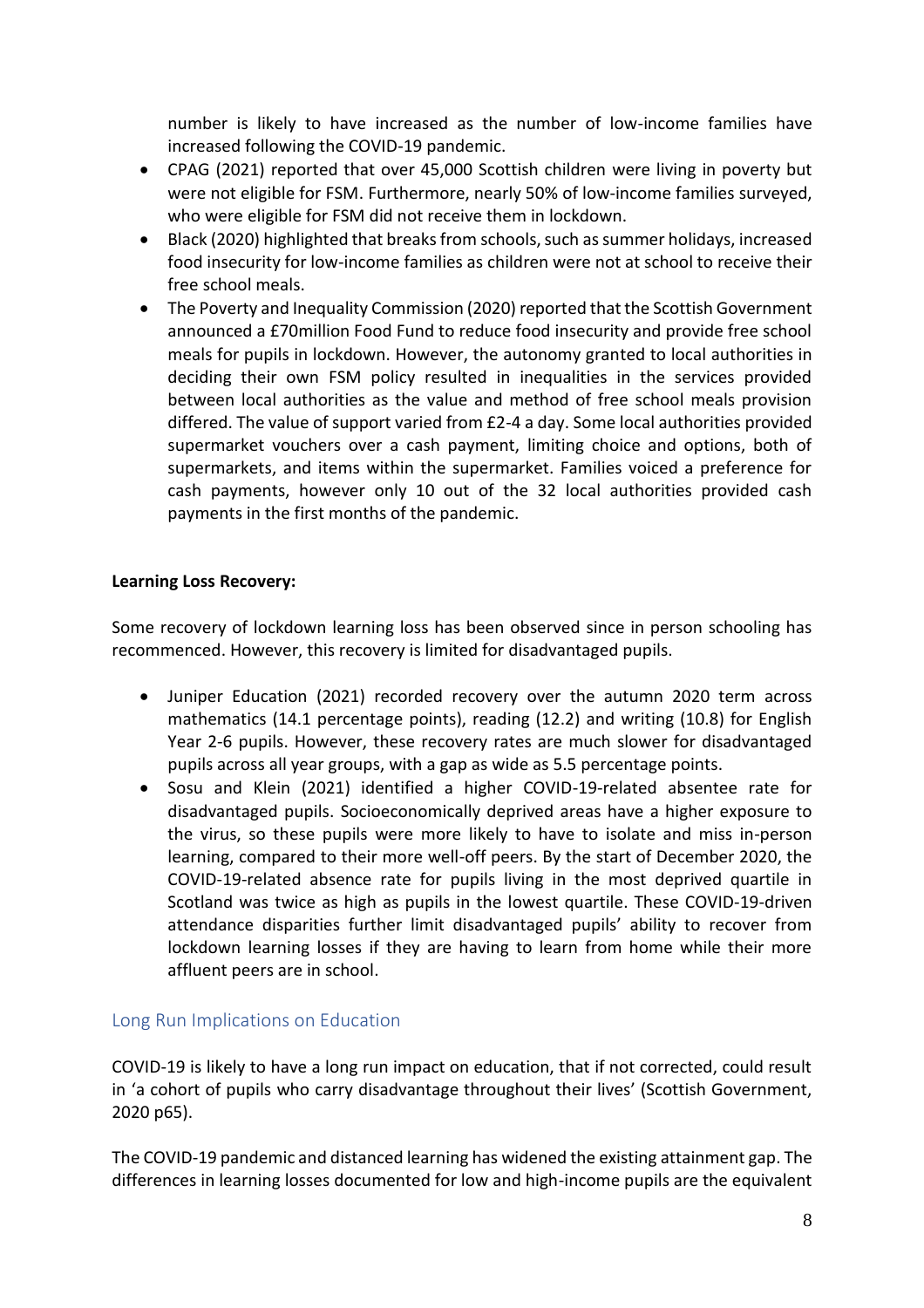of undoing a third (reading) and two thirds (mathematics) of the progress made in the last 10 years to close the attainment gap present in English primary schools (Department for Education, 2021). If focus is not placed on closing this widened attainment gap, there will be long run educational implications for disadvantaged pupils.

Pupils at key transition points, including examination years, are most vulnerable to these longterm impacts. The cancellation of formal examinations in 2020 and 2021 resulted in pupil grades being decided by teacher's assessment and predictions. This is a disadvantage to pupils who may have performed better in final examinations, than their earlier academic performance reflects (Observatory of Children's Human Rights Scotland, 2020). Furthermore, pupils from low socio-economic backgrounds may have been less likely to have their grades accurately predicted (Scottish Government, 2020). The lack of formal exam assessment has resulted in a widening of the attainment gap between the most and least deprived students from the 2021 cohort. The most deprived pupils were more than twice as likely to have their Higher or Advanced Higher grades fall (Brooks, 2021). This may result in long term disadvantages for pupils who are unable to access the Higher Education required to obtain better jobs and break the self-perpetuating cycle of deprivation and poverty, that is driven by educational inequalities.

Poverty has increased due to COVID-19 lockdown and restrictions. Lockdowns have increased the everyday cost of living for families. Food, heating and entertainment was required throughout the day, which increased food, gas and electric bills (Smith and Barron, 2020). 90% of low-income families in the CPAG (2021) survey reported spending more on essential bills throughout lockdown. Furthermore, low-income families reported that money concerns increased throughout the 2021 lockdown, compared to the 2020 spring lockdown.

COVID-19 lockdowns and restrictions have had a significant impact on the economy. The OECD predicts at least a two year recovery before the global economy returns to its pre-crisis level (Highlands and Islands Enterprise, 2020). The immediate economic consequences of the pandemic could result in long run poverty and subsequent educational effects. There are well documented links between poverty, income reduction and parental job loss and children's educational attainment and outcomes (Scottish Government, 2020). Furthermore, existing educational disadvantages may be exacerbated by the COVID-19 pandemic as family's poverty levels worsen and the economic downturn makes it harder to move out of poverty.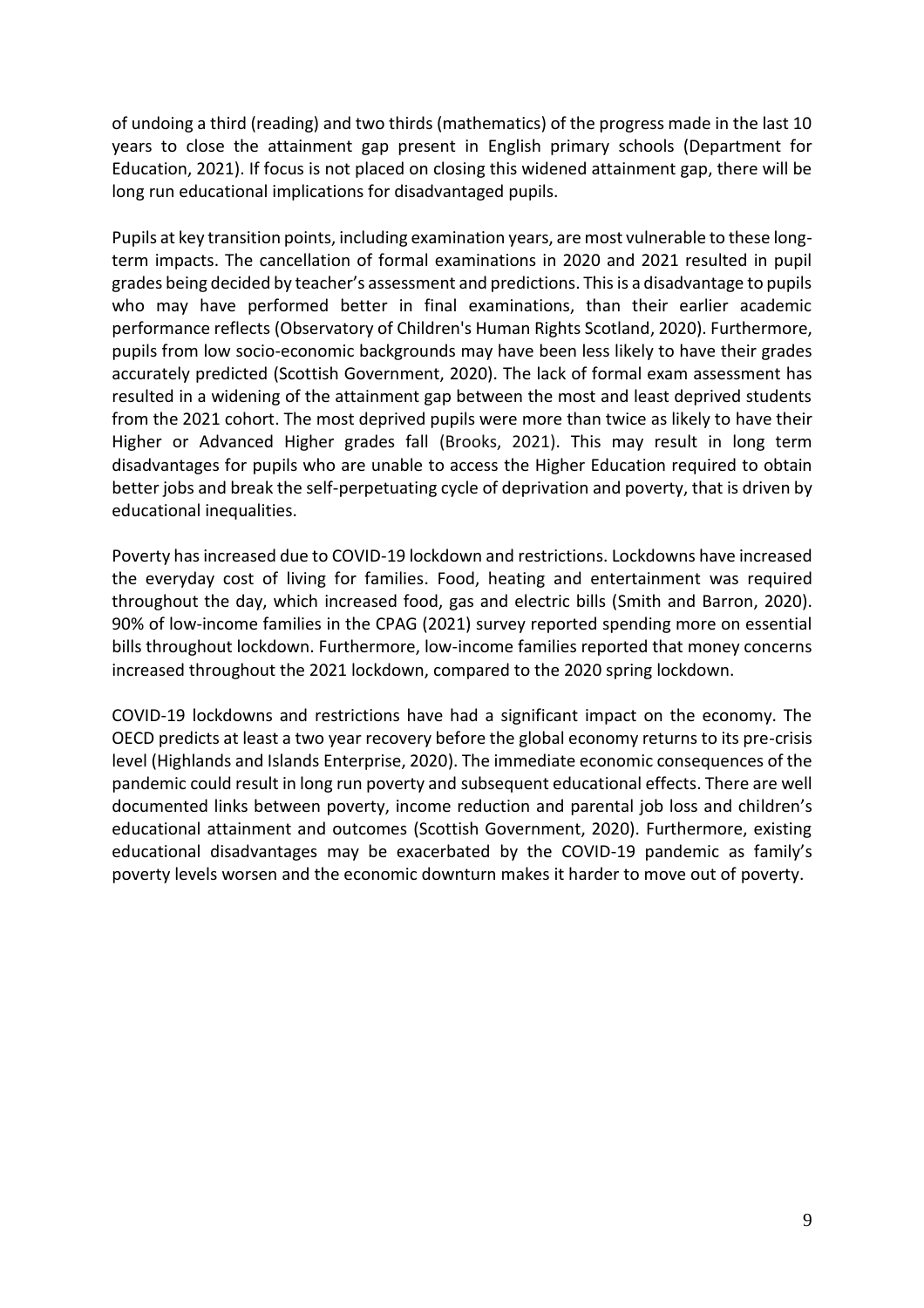# <span id="page-9-0"></span>Rural Scotland and COVID-19

Rural areas and communities in Scotland have felt the impact of the COVID-19 pandemic in different ways to those in urban communities. These effects may exacerbate or mitigate the above educational impacts of COVID-19 and distanced learning for disadvantaged pupils living in poverty.

### **Rural Vulnerabilities to COVID-19:**

Several characteristics of rural areas have resulted in COVID-19 vulnerabilities and have limited rural communities' ability to adapt and respond to the economic and social challenges presented by the pandemic.

- **Non-diversified economy and exposure to vulnerable industries**. Rural communities often have a strong reliance on few key industries. Economic pressures have been magnified for rural economies that are heavily reliant on COVID-19-vulnerable industries (Currie et al., 2021). The Scottish Government identified COVID-19 vulnerable sectors as manufacturing, construction, agriculture, retail and wholesale, accomodation and food services and arts, entertainment, and recreation. Highlands and Islands had a greater share of employment in these vulnerable sectors (39%) compared to Scotland (37%) (Highlands and Islands Enterprise, 2020). In Harris, 50- 85% of the population relied on the tourism and hospitality sector (Glass et al., 2021). Unlike urban diversified economies, rural areas were unable to rely on more stable industries to provide economic support throughout the pandemic.
- **Labour market**. Rural labour markets had a large proportion of the employees that were not eligible for government's help through the Coronavirus Job Retention Scheme (CJRS) or Self-employed Income Support Scheme (SEISS) such as seasonal, casual, freelance, self-employed or employed in multiple part-time jobs (Glass et al., 2021). 3.8 million workers in the UK were unprotected by the Government's financial support schemes. 40% of these workers were self-employed prior to the pandemic (Kempson and Evans, 2020). Rural populations have higher levels of self-employment: Highlands and Islands account for 11% of Scotland's self-employed but only 9% of Scotland's employees. Rural self-employment levels exceed the Scottish average in agriculture and fishing (27% vs 25%), manufacturing (17% vs 9%), construction (13% vs 11%), distribution hotels and restaurants (12% vs 9%) and banking, finance and insurance (9% vs 7%) (Highlands and Islands Enterprise, 2020). Self-employed workers have been affected worse by COVID-19 as a higher proportion are employed in vulnerable sectors. Self-employed workers experienced additional problems accessing Government Financial help and needed to provide self-assessed tax return information (Highlands and Islands Enterprise, 2020).
- **Business size.** Rural economies have a larger proportion of small to medium enterprises (SMEs) compared to Scotland. SMEs accounted for 66.9% of private sector employment in the Highlands and Islands, 16.3% higher than the Scottish average. SMEs have also struggled accessing government financial aid during the pandemic compared to larger private and public organisations (Highlands and Islands Enterprise, 2020).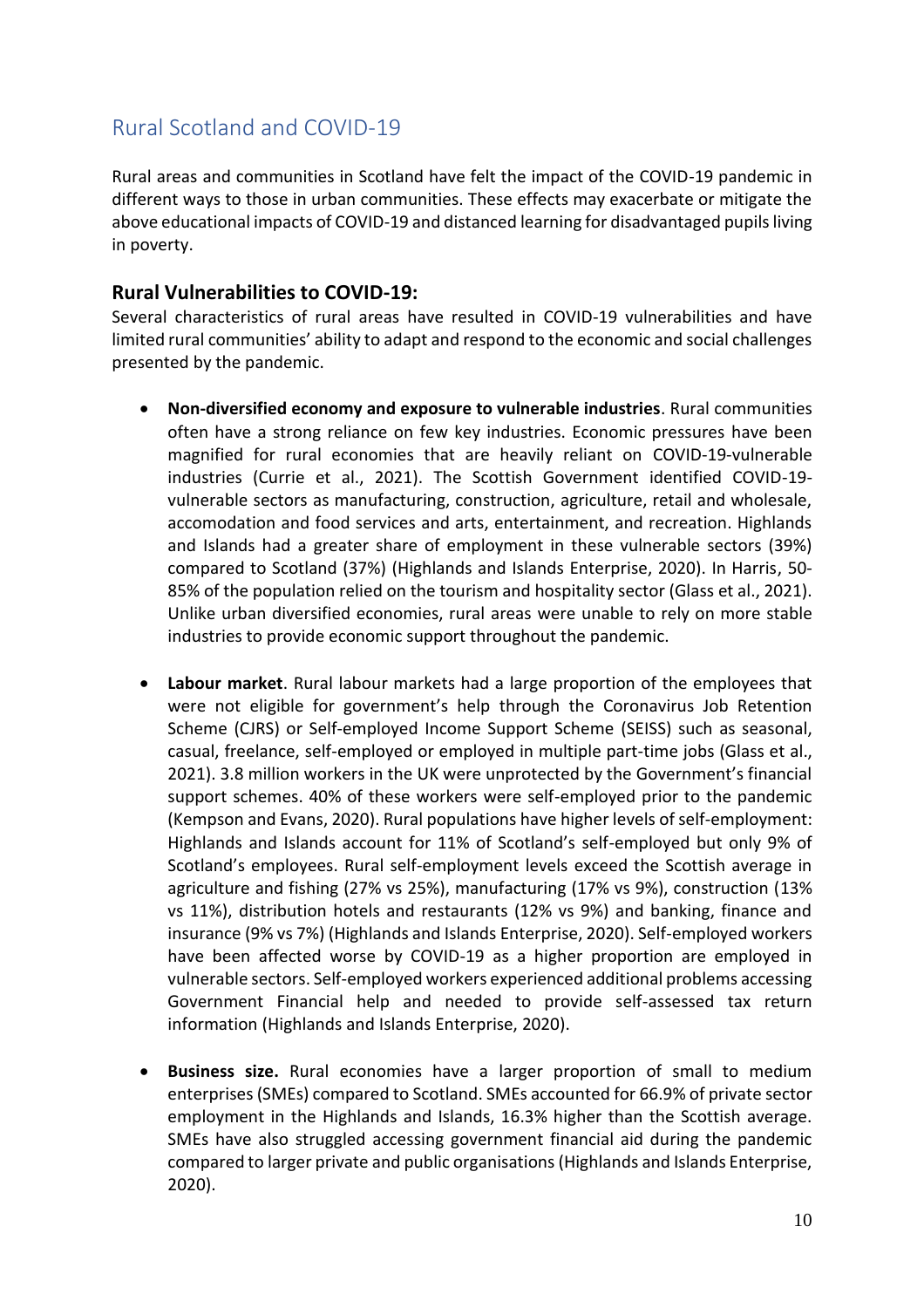- **Financial vulnerability**. Many rural residents are considered financially vulnerable due to work insecurity and unreliable local employment (Shucksmith et al., 2021). Volatility of rural employment, often in low-paid, temporary or seasonal contracts results in irregular, unpredictable and volatile incomes. Rural income volatility creates problems for household budgeting and centralised benefits systems, often resulting in benefit overpayment and surplus repayment at a rate too fast for low-income households to cope with. Furthermore, gaps between paydays and assessment periods impact benefit eligibility (Shucksmith et al., 2021).
- **Aging population.** Rural communities have a higher proportion of older people in the population compared to urban areas. Therefore, a greater share of the population was more vulnerable to illness and hospitalisation throughout the pandemic (OECD, 2020). The economically active population age is also skewed higher than average, so rural labour forces were more likely to need to shield, limiting the available labour force for jobs that could not be conducted from home (Philipson et al., 2020).
- **Digital divide.** Rural areas have less access to sufficient internet connection required to work, socialise, and access services digitally. 19% of rural survey respondents reported poor or very poor internet connection (Generation Scotland, 2021). 27% of rural premises in Scotland are unable to access the minimum download speed required to meet basic online needs (Palmer-Abbs, Cottrill and Farrington, 2021). Many rural residents, in particular older generations, also lack the digital skills required to use the internet (Plunkett Foundation, 2020). The digital divide between urban and rural areas has exacerbated existing inequalities and resulted in digital exclusion for many (Currie et al., 2021).
- **Distances to services.** Rural areas have less local access to services due to centralisation of provision of public services. Travel bans and digital access issues have limited access to centralised services for rural residents throughout the pandemic. Rural populations have had limited access to specific medical facilities including intensive care beds and COVID-19 testing centres and support care at home. Travel restrictions and reduced public transport also limited rural access to cheaper, larger supermarkets (Glass et al., 2021). This lack of access to services has resulted in rural dependency on supply chains. Rural communities are placed at the end of the supply chain and are most exposed to supply chain disruptions (Scottish Government, 2019). This became apparent during the panic buying stage at the outbreak of the pandemic, where rural and island communities could not access key food and household items locally (Glass et al., 2021).
- **Cost of living**. The cost of living in rural areas is higher than urban areas due to fuel poverty, a lack of affordable housing and distances to services increasing transport costs (Shucksmith et al., 2021). Fuel poverty, where households spend more than 10% of income on fuel is a significant problem for rural areas (Comhairle nan Eilean Siar, 2020). 56% of Western Isles households are in fuel poverty, compared to an average of 27% of Scottish households (Shucksmith et al., 2021).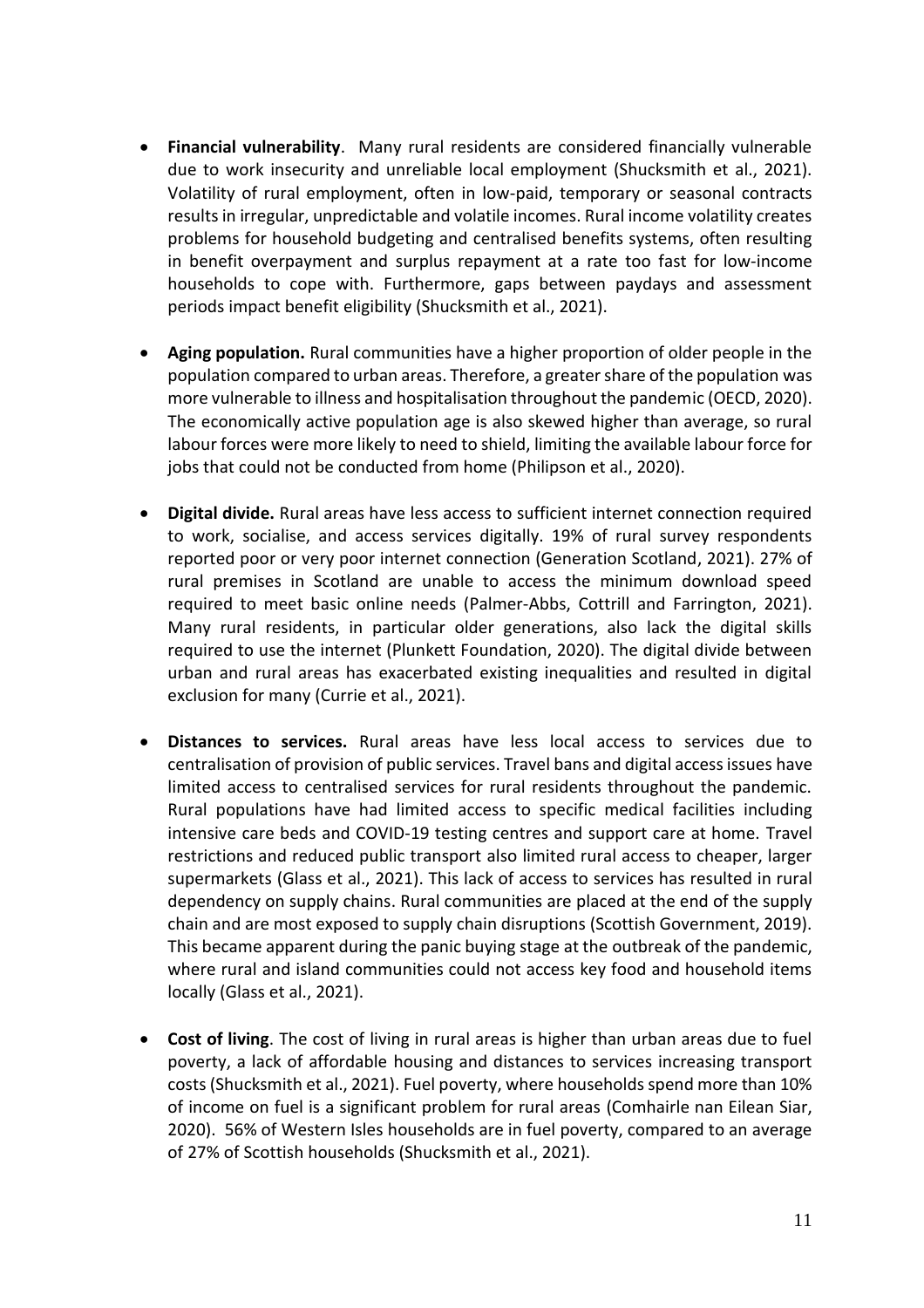• **Brexit Vulnerability**. The Scottish Government's 2019 Brexit Vulnerability Index identified areas most vulnerable to the consequences of Brexit. Rural locations, in particular island communities, were considered most vulnerable. The six Scottish local authorities with the highest share of vulnerable datazones were Na h-Eileanan Siar (53%), Shetland Islands (50%), Argyll and Bute (49%), Dumfries and Galloway (47%), Highland (43%) and Orkney Islands (34%). The index calculation was based on access to services, share of the population of working age, income deprivation, population change, workers in Brexit sensitive industries, European Commission payments received and EU worker migration (RESAS, 2019). These economic factors, excluding EU payments, are also those likely to be most affected by the COVID pandemic. Therefore, these rural areas most vulnerable to Brexit changes are likely to be the most vulnerable to the COVID-19 pandemic (Highlands and Islands Enterprise, 2020).

# <span id="page-11-0"></span>The Effect of COVID-19 for Rural Communities

Rural economies have suffered as a consequence of the pandemic. It is predicted that the rural Scottish economy will take longer to recover from the effects of the COVID-19 pandemic due to a greater impact to date and a higher proportion of self-employed individuals, SMEs and businesses in vulnerable sectors and industries (Highlands and Islands Enterprise, 2020).

The COVID-19 pandemic affected rural economies and communities in a number of ways:

- **Unemployment**: rates of unemployment, furlough and benefits claims were greater, or increased faster in rural areas, compared to Scottish averages.
- **Tourism**: rural employment is heavily reliant on the tourism industry, which was disproportionately affected by travel restrictions and global lockdowns.
- **Agriculture**: supply, demand and labour issues driven by the pandemic negatively impacted the rural agriculture sector.
- **Food Insecurity**: rural communities suffered food insecurity due to reliance on supply chains that prioritised larger, more central areas during the food shortages at the beginning of lockdown.
- **Mental Health**: several rural residents faced isolation, loneliness and mental health problems throughout the COVID-19 lockdown that were exacerbated by their rural location and lack of digital access.

#### **Unemployment:**

The key impacts of the pandemic on rural employment were decline in quantity of work, decline in wages (through furlough or wage-cuts) and decline in income self-employed workers (through reductions in demand, input supply disruptions or mobility and travel restrictions) (Comhairle nan Eilean Siar, 2020).

Unemployment increased at a greater rate in rural areas: 118% in Highlands and Islands compared to 95% in Scotland (Highlands and Islands Enterprise, 2020). Generation Scotland (2021) RuralCovidLife survey identified that 15% of rural participants experienced a change in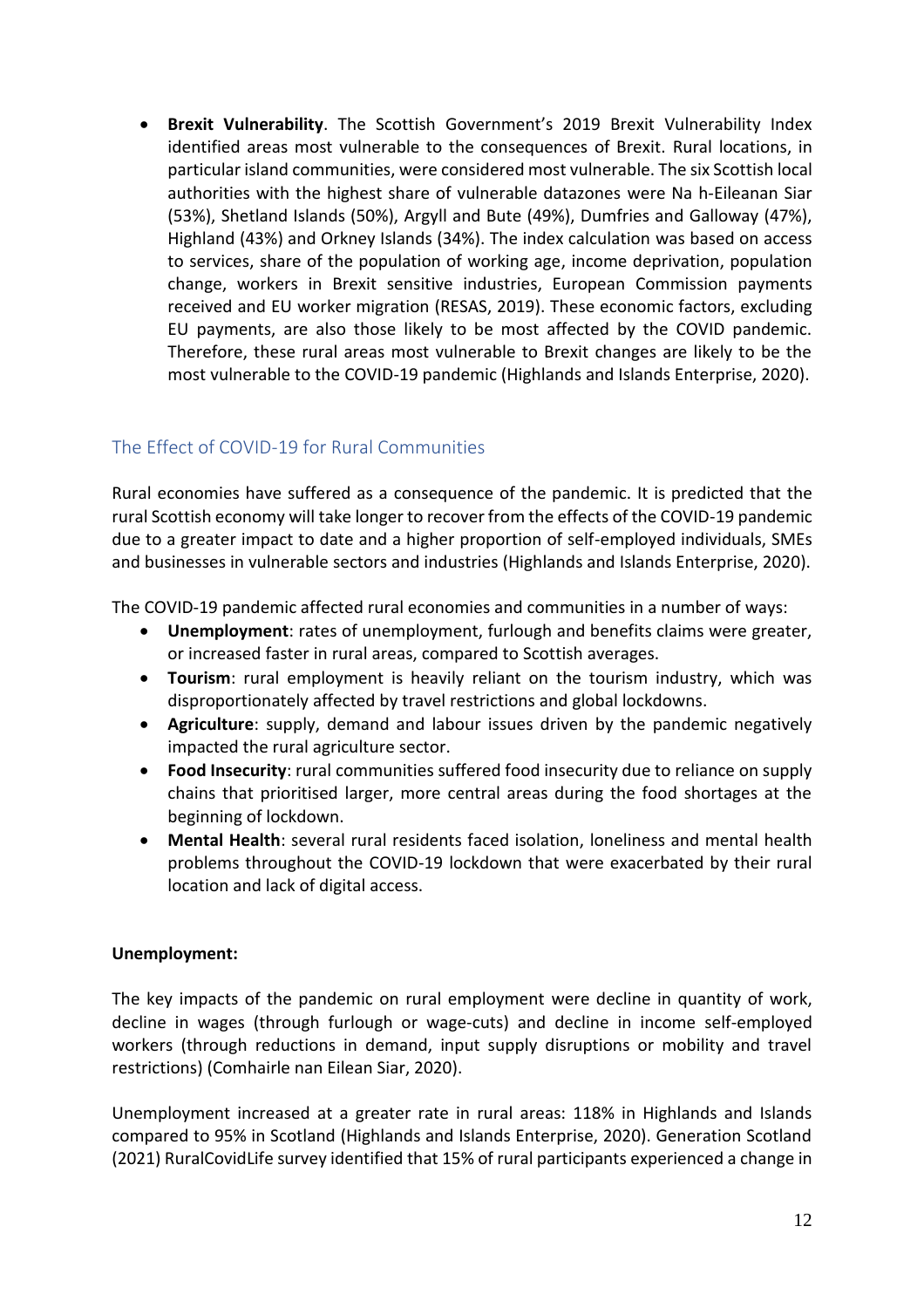employment status, 18% were furloughed under CJRS and 24% were concerned for their job security.

The proportion of workers placed on furlough was higher in certain rural areas. In Highlands and Islands 72,3000 employees were furloughed between March-June 2020, accounting for 33% of eligible employments, compared to 32% for Scotland. Highland had the highest furlough rate in Scotland (35%). However, other rural local authorities varied in comparison to the Scottish average: Moray (34%); Argyll and Bute (31%); Orkney (27%); Shetland (25%); Outer Hebrides (24%). If furloughed workers were included in unemployment rates, the rate for Highlands and Islands would be greater than the Scottish rate. Highlands and Islands would increase from 5.7% to 31%, compared to 6.4% to 29% for Scotland (as of June 2020) (Highlands and Islands Enterprise, 2020). Rural economies had a greater percentage of furloughed workers in vulnerable sectors. Three of the four Scottish local authorities ranked highest were Argyll and Bute (32% employed in at-risk jobs), Highland (29%) and Orkney Islands (28%) (Highlands and Islands Enterprise, 2020).

Applications for Universal Credit also increased at a faster rate for rural areas. Within the UK applications for job seekers allowance and universal credit increased by 88%, compared to 59% in urban areas (Plunkett Foundation, 2020). Universal credit applications in the Outer Hebrides tripled due to the pandemic (Comhairle nan Eilean Siar, 2020). In March and April 2020 the claimant rate in Perth and Kinross more than doubled. Furthermore, new client demand for financial advice services in Harris increased by 50% (Shucksmith et al., 2021).

#### **Tourism:**

Rural economies have been particularly vulnerable to the COVID-19-related decline in tourism, as it is a key rural employer. Accomodation and food services accounted for 10% of employment in Highlands and Islands. 75% of employments in this sector were furloughed between March and June 2020 (Highlands and Islands Enterprise, 2020). Reliance on the tourism sector in Harris was estimated at between 50-85% (Glass et al., 2021).

The international tourism industry is expected to have decreased by 60-80% in 2020 (OECD, 2020). Prior to the pandemic, the Highlands and Islands experienced 2.6million overnight visitors and 14.4million day visitors, accounting for a visitor spend per year of roughly £1.5billion. GDP for the accomodation and food services sector in Scotland has decreased by 70% (March-May 2020), compared to an overall Scottish GDP decrease of 17% (Highlands and Islands Enterprise, 2020).

Many tourism businesses have experienced substantial financial losses due to cancellations, decreases in bookings and declines in visitors (Highlands and Islands Enterprise, 2020). In May 2020, 26% of tourism businesses in Perthshire reported planning redundancies (Glass et al., 2021). Rural tourism and hospitality businesses have faced additional difficulties in reopening in line with government regulations, following lockdown. Smaller businesses may not have been able to meet the additional costs of providing PPE, screens and additional cleaning procedures, following the financial burden of lockdown. In addition, many faced high running costs which may not have been met due to operating at a limited capacity or the reduction in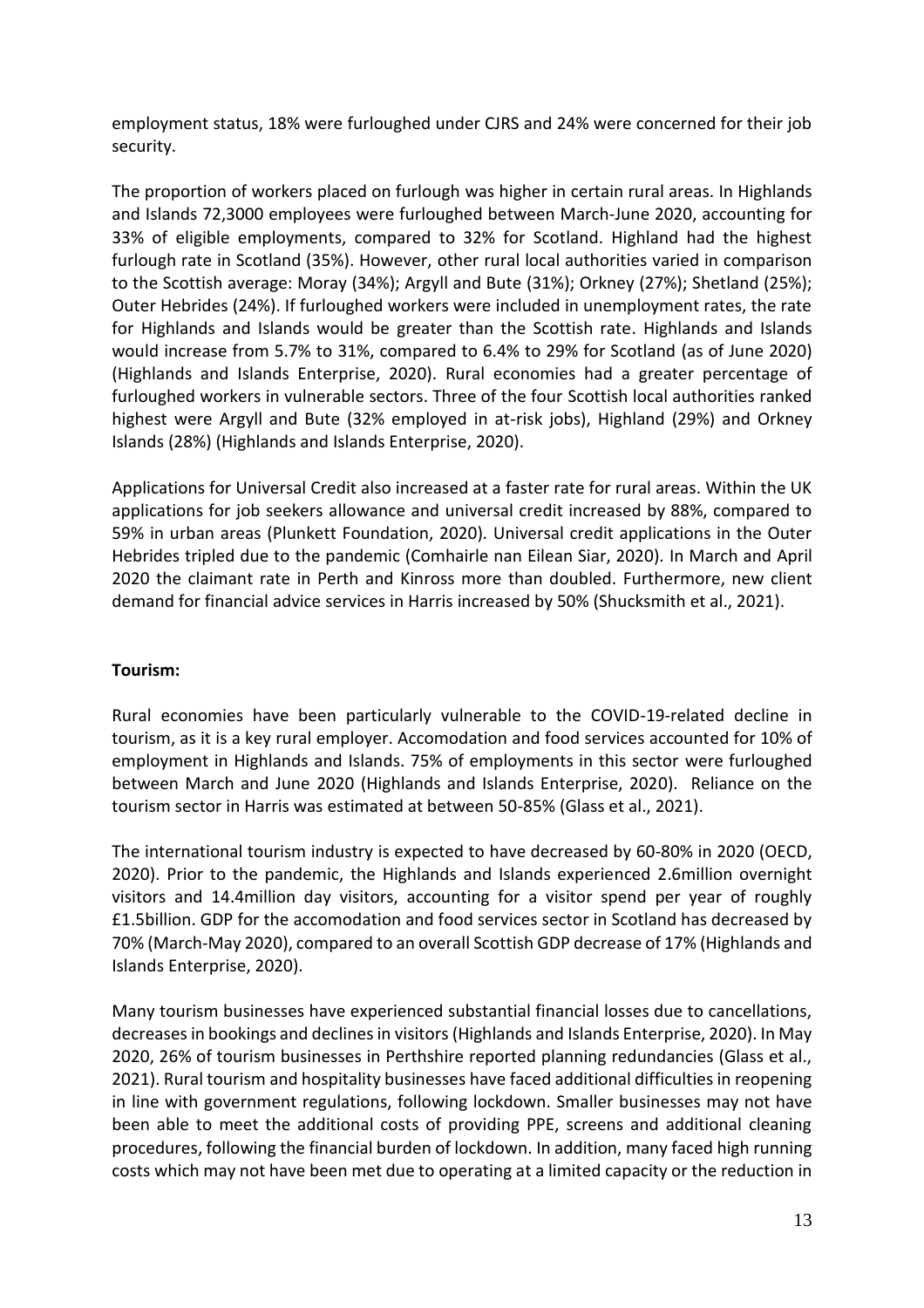demand and spending due to a lack of visitors and tourists. Furthermore, poor weather and wildlife constraints (including the presence of midges) limited the ability to provide outdoor seating options required for reopening (Glass et al., 2021).

Despite a decline in international tourists, there was potential for an increase in domestic tourism as travel restrictions eased, but borders remain closed. The 560 Insight Scottish Tourism Index found that 53% of Scots had planned a holiday for 2020, of which 44% planned to visit the Highlands and Islands (Highlands and Islands Enterprise, 2020). However, VisitTourism (2021) revealed that 35% of tourism businesses in Scotland did worse than expected when reopening in summer 2020. 80% of businesses that reopened reported lower turnovers than in an average year and 34% of island responders reported not reopening at all.

#### **Agriculture:**

Agriculture is another key rural employer negatively affected by the COVID-19 pandemic. Highlands and Islands account for 25% of the national agriculture and fishing workforce in Scotland (Highlands and Islands Enterprise, 2020). One issue faced by the rural agriculture sector was labour shortages. Travel restrictions and border closures limited labour supply for businesses reliant on seasonal/ temporary migrant workers (OECD, 2020). Decreases in demand were a significant issue for areas within the rural agriculture industry, in particular suppliers of the tourism, hospitality and aviation sectors. The fall in demand drove down prices of certain products, including milk, which resulted in 25% of UK dairy farms becoming financially unviable (OECD, 2020). Rural agriculture businesses also faced tighter credit conditions and supply shortages and delays (OECD, 2020). Transport and logistics services also faced disruptions, culminating in food chain disruptions (OECD, 2020). Changes in demand reconfigured supply chains, which required businesses to adapt to survive. For example, switching supply from the hospitality and the 'out-of-home consumption' sector to 'in-home consumption' supply chains including supermarkets, box delivery schemes or online sales. However, this required significant costs so was not a viable option for many small rural businesses (Philipson et al., 2020).

#### **Food Insecurity:**

At the outbreak of the pandemic, rural communities were disproportionately impacted by food insecurity due to their dependence on national and global supply chains. Rural food and drinks distribution is heavily reliant on external transport links to connect markets (Comhairle nan Eilean Siar, 2020). Island communities faced food shortages from supply issues as small ferry operators were unable to complete deliveries due to harbours shutting and employees self-isolating (Sindico et al., 2020). Local independent community shops lacked supplies of basic goods and essentials because restocking larger supermarkets was prioritised, following consumer bulk-buying emptying supermarket shelves. Rural shoppers were forced to travel beyond travel restriction boundaries, against government guidance, to access food and other essential goods, incurring additional costs from travel expenses and potentially inflated prices (Plunkett Foundation, 2020). However, as restrictions continued, consumer demand and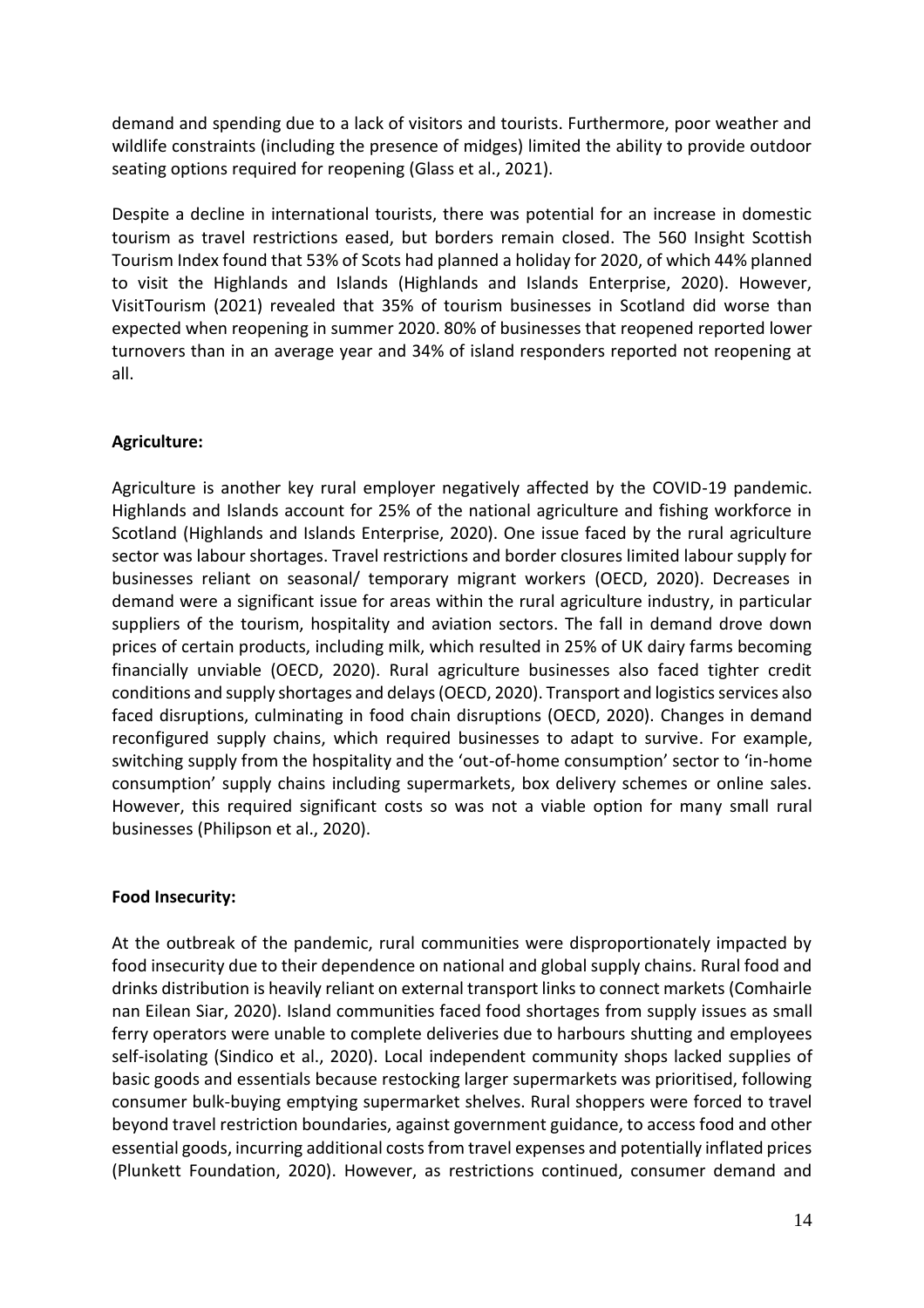supply chains stabilised. Furthermore, many local businesses adapted to online ordering and takeaway 'eat-from-home' meals (Comhairle nan Eilean Siar, 2020). Food banks have also played a significant role throughout the pandemic in providing emergency support for lowincome rural households that were unprotected or under-provided for by state welfare provisions (Shucksmith et al., 2021).

#### **Mental Health:**

Rural communities were more likely to suffer feelings of loneliness and mental health problems from social isolation due to the COVID-19 pandemic. 38% of respondents in the Generation Scotland (2021) RuralCovidLife survey reported some form of loneliness. The young, women and remote rural areas were worst affected. Feelings of isolation and loneliness were exacerbated for rural residents who lacked adequate broadband connection or the digital skills required for socialising online (Plunkett Foundation, 2020). Lockdown has added additional challenges for the mental health of young rural residents, who reported feeling isolated from friends and social support structures and confined to small, isolated communities with very few similar-aged or like-minded residents (Philipson et al., 2020).

A US study of rural high school pupils found 25% of pupils struggled with their mental health throughout the pandemic and that loneliness was a factor driving anxieties. Students from minority groups, low socioeconomic backgrounds, older year groups and females were the worst affected (Gazmararian et al., 2021). Rural US populations were also found to be at a higher risk for suicides and that suicide risk factors have been exacerbated by the COVID-19 pandemic (Monteith et al., 2020).

## <span id="page-14-0"></span>The Effect of COVID-19 on Rural Education

COVID-19 has increased financial difficulties and poverty for rural low-income households in Scotland. As there is a clear link between poverty and education, it is likely that the COVID-19 pandemic will have a long run effect on rural education and educational inequalities. However, there are gaps in the literature and more research needs to be conducted on the specific effects of the COVID-19 pandemic on the Scottish rural attainment gap.

Preliminary evidence has identified some challenges faced by rural pupils throughout the pandemic, which has affected their education. It appears that rural pupils living in poverty have faced additional challenges, which consequently may have increased the rural attainment gap.

• **Digital divide**. Rural students' ability to access online classes and resources was limited by lack of access to a device or an internet connection. Those with internet access may still have faced slow downloading speeds which were not compatible with multiple devices of other family members requiring internet at the same time (Glass et al., 2021). After controlling for broadband availability, income, education level and employment sector were all predictors of having a broadband connection (Davies,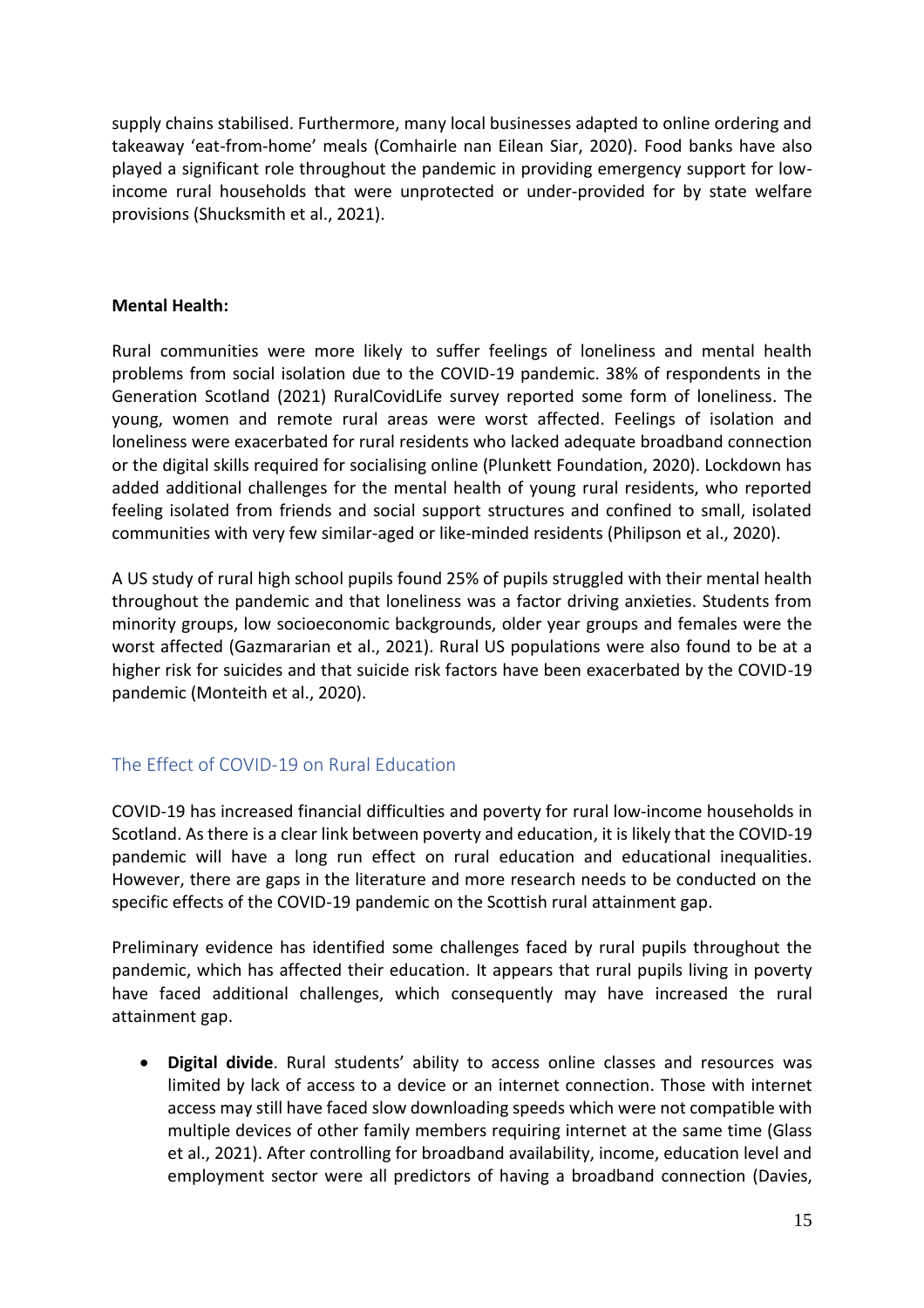2021). Therefore, rural students from lower-income, less educated and less skilled families were more likely to have issues accessing online learning resources, thus in turn limiting their ability to learn from home.

- **Social isolation and mental health.** Mental health problems, which were found to be more prevalent in rural pupils from low income or minority families, were exacerbated by COVID-19 lockdowns. This may have had a negative effect on education as students were more anxious and distracted, limiting their ability to focus on their studies (Gazmararian et al., 2021).
- **Food insecurity.** Rural pupils living in poverty were more likely to have experienced food insecurity as a consequence of the economic downturn and rural supply chain challenges. Low-income families were less able to afford the inflated prices at local community shops or the transportations costs to access cheaper supermarkets (Shucksmith et al., 2021). FSM uptake increased in some rural areas, including the Outer Hebrides, which increased by 10% between March and August 2020 (Comhairle nan Eilean Siar, 2020). Food insecurity may have been a factor affecting the rural attainment gap. Lack of food potentially reduced concentration and limited pupils' ability to focus on learning (Smith and Barron, 2020).

In addition, potential benefits of the pandemic on rural education should be studied. These may include an increase in available learning time due to the removal of lengthy school commutes (previously documented by Falch, Lujala and Strøm (2013) and Dickerson and McIntosh (2012)). Another potential benefit to rural education was the high furlough rates in rural Scotland, which may have resulted in more parents being present and available to aid their children with home learning, as suggested by Andrew et al. (2020a).

In conclusion, there is some evidence of COVID-19-related factors which have influenced rural education. However, additional research needs to be conducted to gain a better understanding of the impact of the COVID-19 pandemic on the rural attainment gap in Scotland.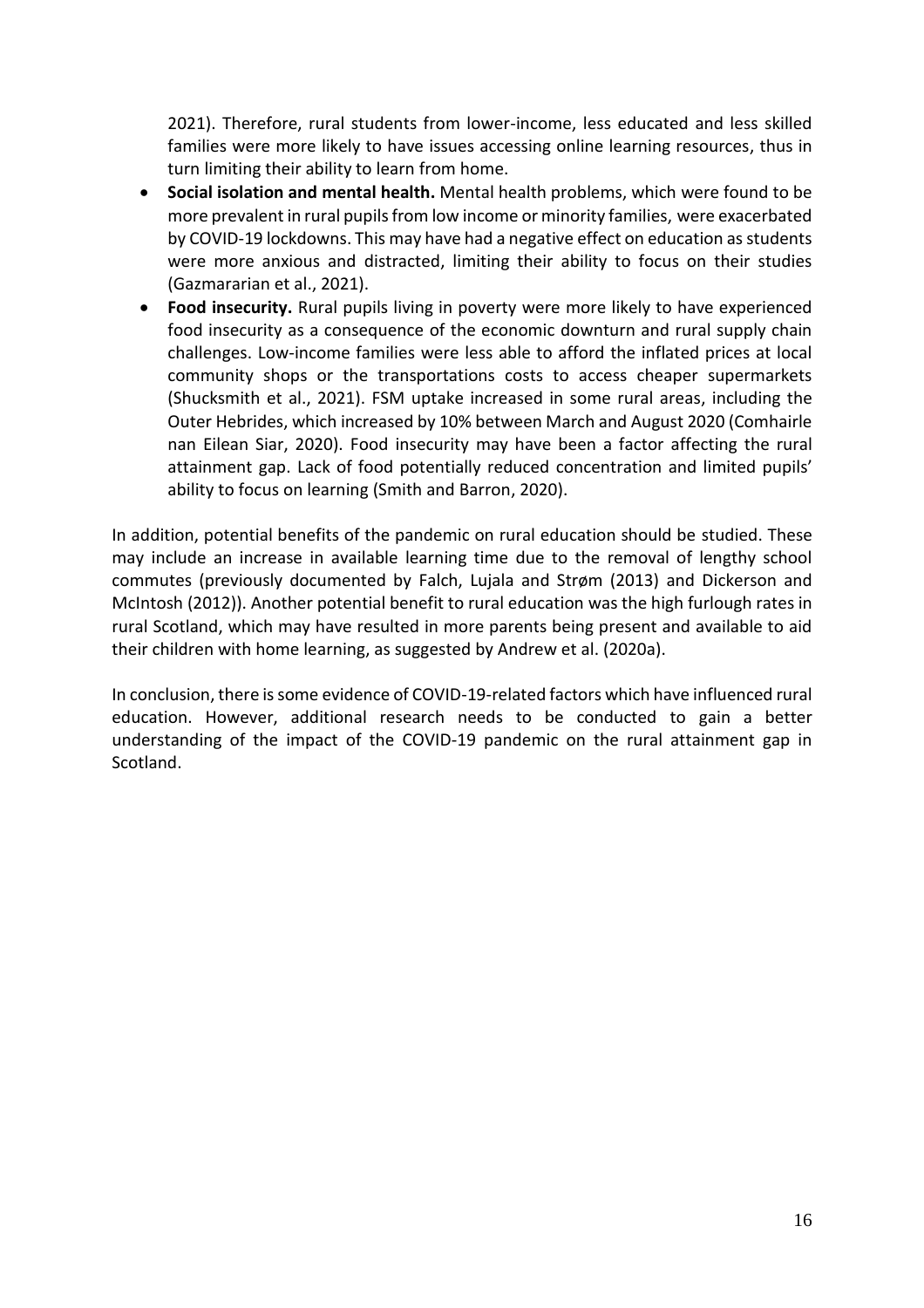# **References**

Andrew, A., Cattan, S., Costa Dias, M., Farquharson, C., Kraftman, L., Krutikova, S., Phimister, A. and Sevilla, A., 2020b. *Inequalities in children's experiences of home learning during the COVID-19 lockdown in England*. [online] Institute for Fiscal Studies. Available at: <https://ifs.org.uk/uploads/publications/wps/WP202026-Inequalities-childrensexperiences-home-learning-during-COVID-19-lockdown-England.pdf> [Accessed 3 August 2021].

Andrew, A., Cattan, S., Costa-Dias, M., Farquharson, C., Kraftman, L., Krutikova, S., Phimister, A. and Sevilla, A., 2020a. *Learning during the lockdown: real-time data on children's experiences during home learning*. [online] Available at: <https://ifs.org.uk/uploads/BN288-Learning-during-the-lockdown-1.pdf> [Accessed 21 July 2021].

Audit Scotland, 2021. *Improving outcomes for young people through school education*. [online] pp.1-10. Available at: <https://www.auditscotland.gov.uk/uploads/docs/report/2021/nr\_210323\_education\_outcomes.pdf> [Accessed 19 August 2021].

Bayrakdar, S. and Guveli, A., 2020. *Inequalities in home learning and schools' provision of distance teaching during school closure of COVID-19 lockdown in the UK*. [online] Institute for Social & Economic Research. Available at:

<https://www.iser.essex.ac.uk/research/publications/working-papers/iser/2020-09.pdf> [Accessed 4 August 2021].

Black, B., 2020. *Attainment and disadvantage in Scotland's schools: what may the impact of lockdown be?*. [online] Glasgow: University of Glasgow. Available at:

<https://policyscotland.gla.ac.uk/wp-

content/uploads/2020/06/Black\_ScottishAttainmentandCovid\_20200904.pdf> [Accessed 23 July 2021].

Blainey, K. and Hannay, T., 2021. *The impact of school closures on spring 2021 attainment*. [online] RS Assessment. Available at: <https://www.risingstars-uk.com/getmedia/8181effc-58ef-48f7-9f78-94186578efa5/The\_Impact\_Of\_School\_Closures\_May\_2021> [Accessed 20 July 2021].

Brooks, L., 2021. School results in Scotland dip slightly after year of disruption. *The Guardian*, [online] Available at:

<https://www.theguardian.com/education/2021/aug/10/school-results-in-scotland-dipslightly-after-year-of-disruption> [Accessed 12 August 2021].

Comhairle nan Eilean Siar, 2020. *Outer Hebrides Local Child Poverty Action Report 2019-20*. [online] Available at: <https://www.cne-siar.gov.uk/media/16475/ohcpppoverty-planupdatedecember-2020.pdf> [Accessed 30 July 2021].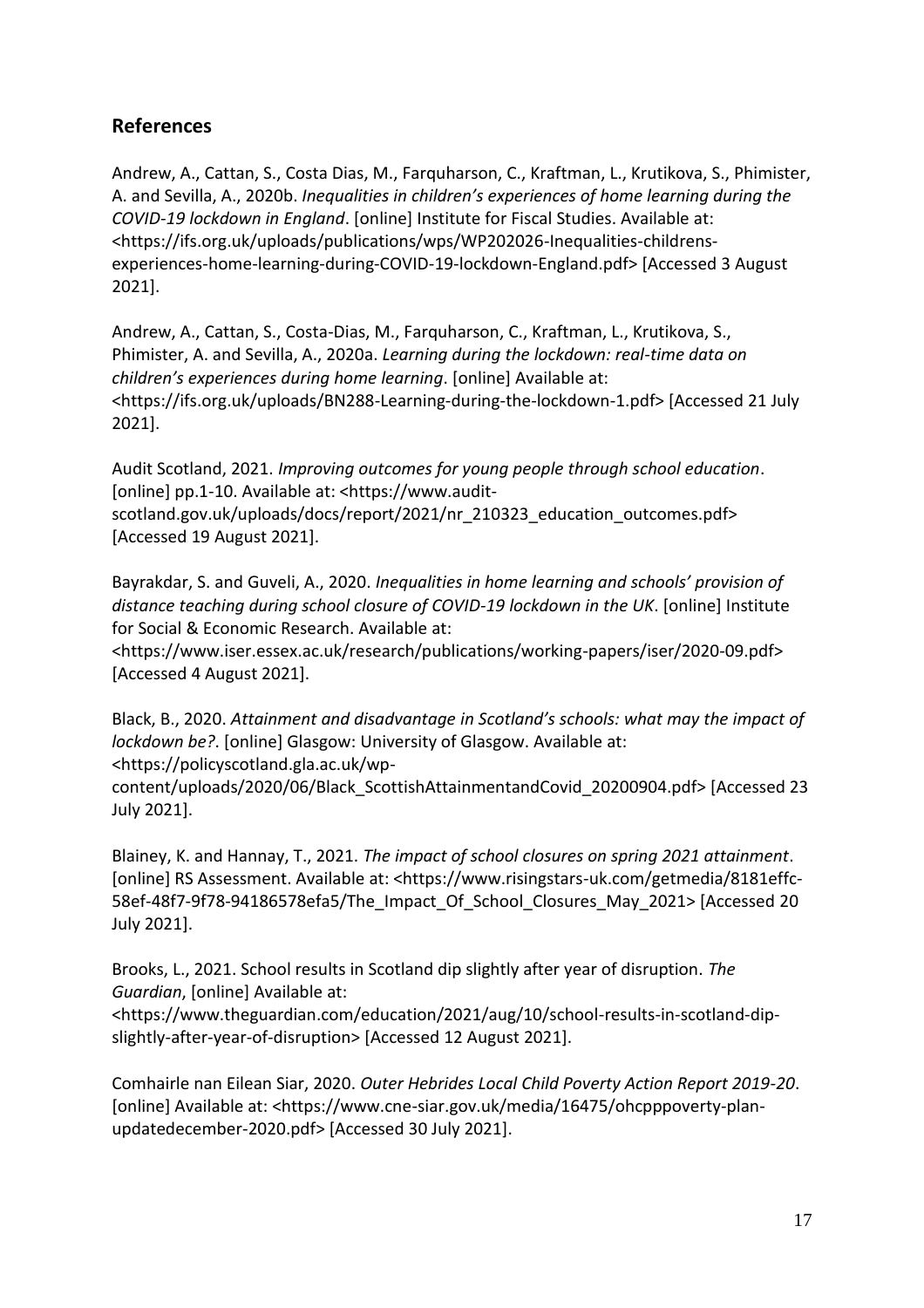CPAG, 2021. *The Cost of Learning in Lockdown Scotland findings: March 2021 update*. [online] Child Poverty Action Group. Available at:

<https://cpag.org.uk/sites/default/files/files/policypost/Cost\_of\_Learning\_in\_Lockdown\_20 21 Scotland findings.pdf> [Accessed 22 July 2021].

Cullinane, C. and Montacute, R., 2020. *COVID-19 and Social Mobility Impact Brief #1: School Closures*. [online] The Sutton Trust. Available at: <https://www.suttontrust.com/wpcontent/uploads/2021/01/School-Shutdown-Covid-19.pdf> [Accessed 22 July 2021].

Currie, M., Rob, M., Jonathan, H., McKee, A., Glass, J., Wilson, R., Meador, J., Noble, C., Craigie, M., Piras, S., Bruce, F., Williams, A., Pinker, A., Jones, S., Maynard, C. and Atterton, J., 2021. *Understanding the response to Covid-19 - Exploring options for a resilient social and economic recovery in Scotland's rural and island communities*. [online] Available at: <https://pure.sruc.ac.uk/ws/portalfiles/portal/35418969/Rural\_Covid\_19\_research\_summa ry\_report\_FINAL\_March\_2021.pdf> [Accessed 23 July 2021].

Davies, A., 2021. COVID-19 and ICT-Supported Remote Working: Opportunities for Rural Economies. *World*, 2(1), pp.139-152.

Department for Education, 2021. *Understanding Progress in the 2020/21 Academic Year: Complete findings from the Autumn term*. [online] pp.1-41. Available at: <https://assets.publishing.service.gov.uk/government/uploads/system/uploads/attachment \_data/file/994350/Understanding\_Progress\_in\_the\_2020\_21\_Academic\_Year\_Report\_2.pd f> [Accessed 20 July 2021].

Dickerson, A. and McIntosh, S., 2012. The Impact of Distance to Nearest Education Institution on the Post-compulsory Education Participation Decision. *Urban Studies*, 50(4), pp.742-758.

Eivers, E., Worth, J. and Ghosh, A., 2020. *Home learning during Covid-19: Findings from the Understanding Society Longitudinal Study*. [online] National Foundation for Educational Research. Available at:

<https://www.nfer.ac.uk/media/4101/home\_learning\_during\_covid\_19\_findings\_from\_the \_understanding\_society\_longitudinal\_study.pdf> [Accessed 4 August 2021].

Engzell, P., Frey, A. and Verhagen, M., 2021. Learning Loss Due to School Closures During the COVID-19 Pandemic. [online] Available at: <https://osf.io/preprints/socarxiv/ve4z7/> [Accessed 23 August 2021].

Falch, T., Lujala, P. and Strøm, B., 2013. Geographical constraints and educational attainment. *Regional Science and Urban Economics*, 43(1), pp.164-176.

Gazmararian, J., Weingart, R., Campbell, K., Cronin, T. and Ashta, J., 2021. Impact of COVID-19 Pandemic on the Mental Health of Students From 2 Semi-Rural High Schools in Georgia. *Journal of School Health*, 91(5), pp.356-369.

Generation Scotland, 2021. *RuralCovidLife Survey General Report: Health and wellbeing of rural communities in Scotland*. [online] Available at: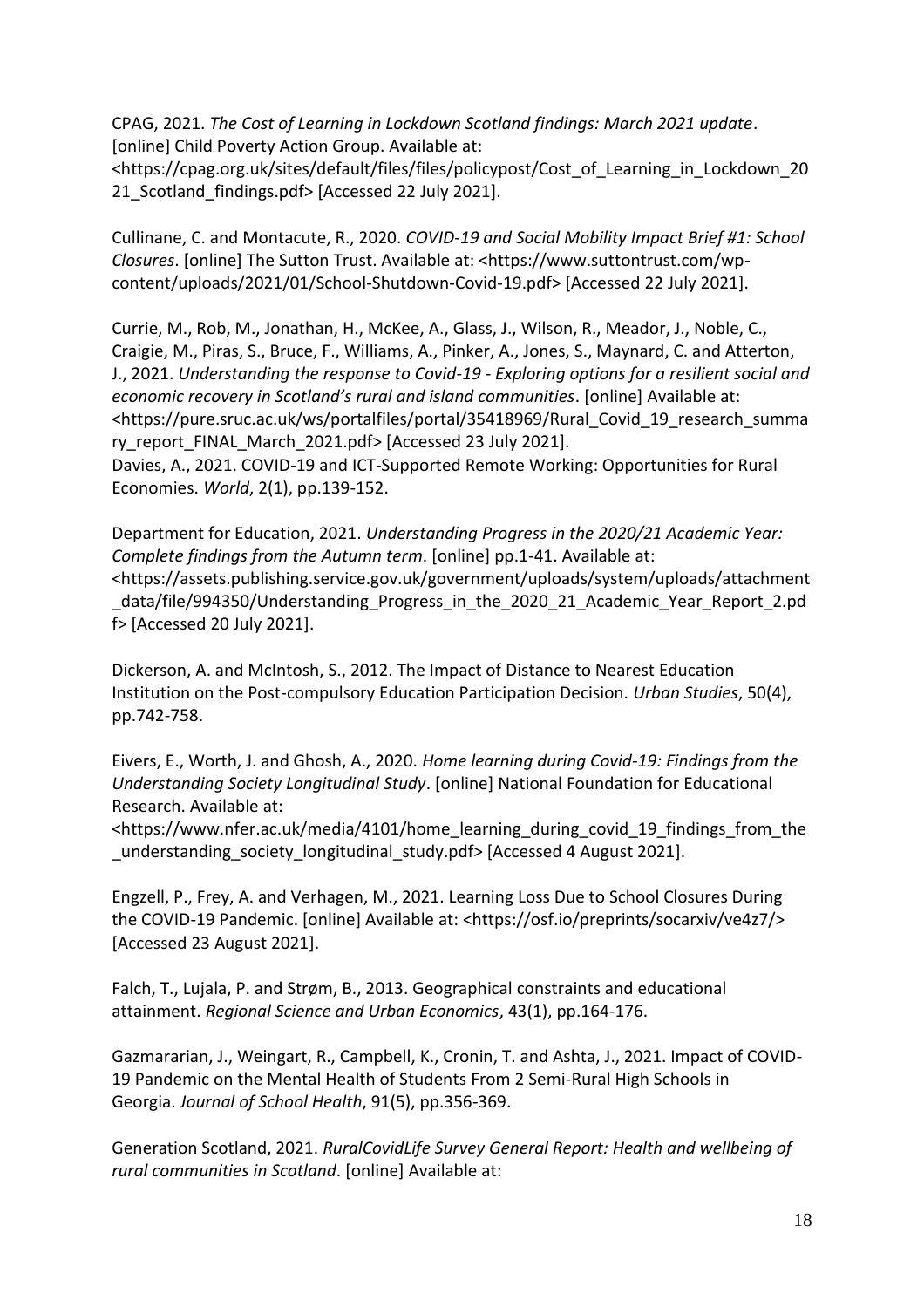<https://www.ed.ac.uk/files/atoms/files/2020-12-17\_rcl\_summary\_report\_final\_1\_0.pdf> [Accessed 29 July 2021].

Glass, J., Shucksmith, M., Chapman, P. and Atterton, J., 2021. *Covid-19 and financial hardship in rural areas: Insights from the Rural Lives project*. [online] Available at: <https://pure.sruc.ac.uk/ws/portalfiles/portal/35878199/Rural\_Lives\_Covid\_19\_and\_financ ial\_hardship\_FINAL\_05.05.21.pdf> [Accessed 27 July 2021].

Highlands and Islands Enterprise, 2020. *The Impact of COVID-19 on the Highlands and Islands*. [online] Available at: <https://www.hie.co.uk/media/9646/the-impact-of-covid-19 on-the-highlands-and-islands.pdf> [Accessed 30 July 2021].

Juniper Education, 2021. *National Dataset Report: The impact of the Covid-19 pandemic on primary school children's learning*. [online] Available at: <https://21e8jl3324au2z28ej2uho3t-wpengine.netdna-ssl.com/wpcontent/uploads/juniper\_folder/Juniper-Education-National-Benchmark-Dataset-Report.pdf> [Accessed 20 July 2021].

Kempson, E. and Evans, J., 2020. *How Effective are the Coronavirus Safety Nets? An overview of Government support using findings from a national survey*. [online] Standard Life Foundation. Available at:

<https://www.standardlifefoundation.org.uk/docs?documentId=GB-280920-130078-1> [Accessed 8 August 2021].

Kogan, V. and Lavertu, S., 2021. *The COVID-19 Pandemic and Student Achievement on Ohio's Third-Grade English Language Arts Assessment*. [online] Available at: <http://glenn.osu.edu/educational-governance/reports/reportsattributes/ODE\_ThirdGradeELA\_KL\_1-27-2021.pdf> [Accessed 21 July 2021].

Monteith, L., Holliday, R., Brown, T., Brenner, L. and Mohatt, N., 2020. Preventing Suicide in Rural Communities During the COVID‐19 Pandemic. *The Journal of Rural Health*, 37(1), pp.179-184.

Observatory of Children's Human Rights Scotland, 2020. *Independent Children's Rights Impact Assessment on the Response to Covid-19 in Scotland*. [online] Children & Young People's Commissioner Scotland. Available at:

<https://cypcs.org.uk/resources/independent-childrens-rights-impact-assessment-on-theresponse-to-covid-19-in-scotland/> [Accessed 22 July 2021].

OECD, 2020. *Policy Implications of CoronavirusCrisis for Rural Development*. [online] Available at: <https://read.oecd-ilibrary.org/view/?ref=134\_134479- 8kq0i6epcq&title=Policy-Implications-of-Coronavirus-Crisis-for-Rural-Development&\_ga=2.128417924.960045988.1629728604-1650601701.1627546486> [Accessed 28 August 2021].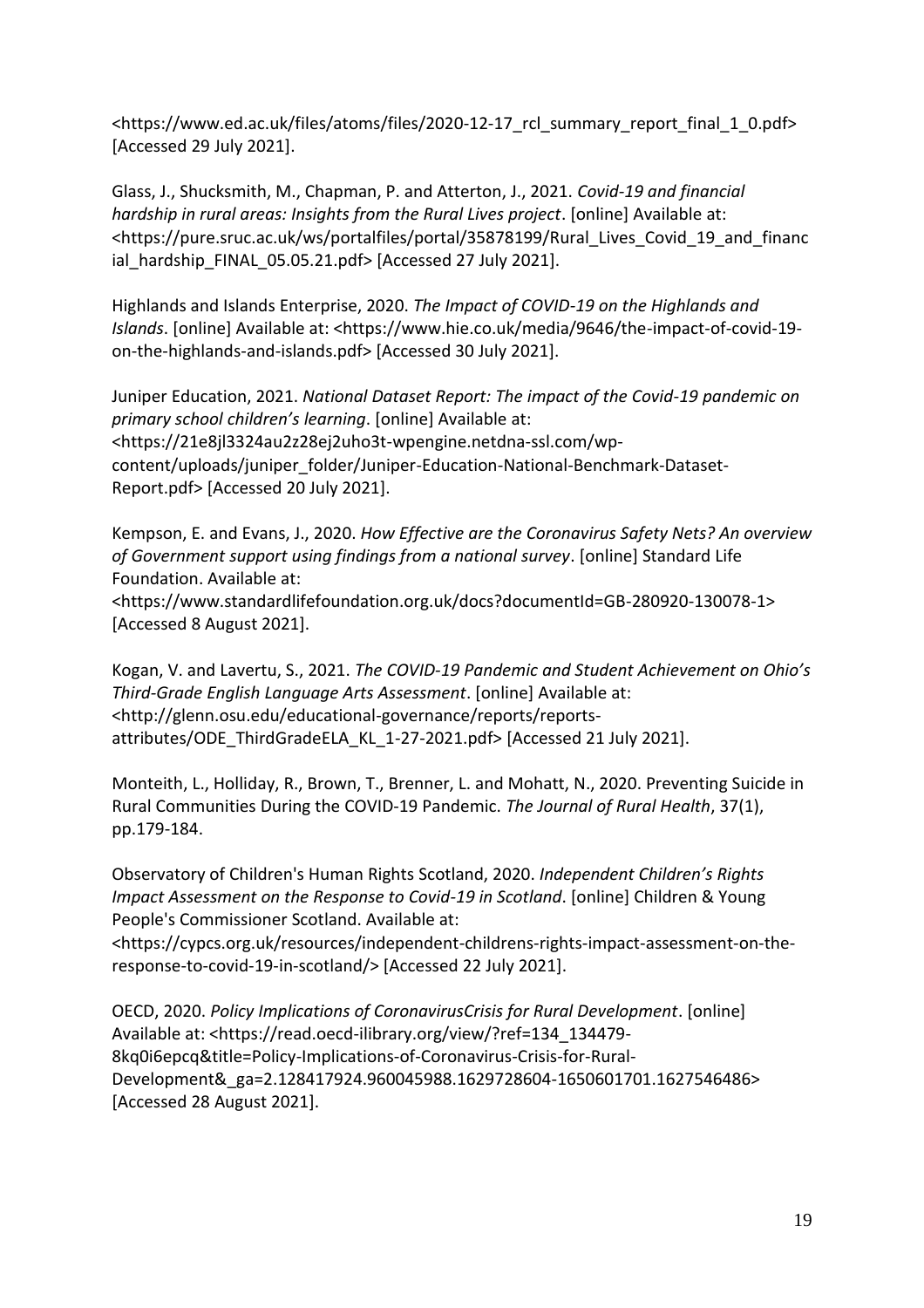Palmer-Abbs, M., Cottrill, C. and Farrington, J., 2021. The digital lottery: The impact of next generation broadband on rural small and micro businesses in the North East of Scotland. *Journal of Rural Studies*, 81, pp.99-115.

Pensiero, N., Kelly, T. and Bokhove, C., 2020. *Learning inequalities during the Covid-19 pandemic: how families cope with home-schooling*. [online] University of Southampton. Available at: <https://eprints.soton.ac.uk/442619/1/Covid\_paper\_20.07.2020.pdf> [Accessed 23 August 2021].

Phillipson, J., Gorton, M., Turner, R., Shucksmith, M., Aitken-McDermott, K., Areal, F., Cowie, P., Hubbard, C., Maioli, S., McAreavey, R., Souza-Monteiro, D., Newbery, R., Panzone, L., Rowe, F. and Shortall, S., 2020. The COVID-19 Pandemic and Its Implications for Rural Economies. *Sustainability*, 12(10), p.3973.

Pier, L., Hough, H., Christian, M., Bookman, N., Wilkenfeld, B. and Miller, R., 2021. *COVID-19 and the Educational Equity Crisis: Evidence on Learning Loss From the CORE Data Collaborative*. [online] Available at: <https://edpolicyinca.org/newsroom/covid-19-andeducational-equity-crisis> [Accessed 23 July 2021].

Plunkett Foundation, 2020. *Plunkett's Vision For a COVID-19 Rural Recovery*. [online] Available at: <https://plunkett.co.uk/wp-content/uploads/Plunketts-Rural-Vision.pdf> [Accessed 29 July 2021].

Poverty and Inequality Commission, 2020. *Free school meal provision during the COVID-19 crisis*. [online] Available at: <https://povertyinequality.scot/publication/free-school-mealprovision-during-the-covid-19-crisis/> [Accessed 4 August 2021].

RESAS, 2019. *Local Level Brexit Vulnerabilities in Scotland*. [online] Scottish Government. Available at: <https://www.gov.scot/publications/local-level-brexit-vulnerabilities-scotlandbrexit-vulnerabilities-index-bvi/documents/> [Accessed 30 July 2021].

Rose, S., Twist, L., Lord, P., Rutt, S., Badr, K., Hope, C. and Styles, B., 2021. *Impact of school closures and subsequent support strategies on attainment and socio-emotional wellbeing in Key Stage 1: Interim Paper 1*. [online] Available at:

<https://educationendowmentfoundation.org.uk/public/files/Publications/Covid-19\_Resources/Impact\_of\_school\_closures\_KS1\_interim\_findings\_paper\_-\_Jan\_2021.pdf> [Accessed 20 July 2021].

Scottish Government, 2021a. *Phase 2 of schools return*. [online] Gov.scot. Available at: <https://www.gov.scot/news/phase-2-of-schools-return/> [Accessed 23 August 2021].

Scottish Government, 2021b. *Coronavirus (COVID-19) update: First Minister's statement – 6 April 2021*. [online] Gov.scot. Available at: <https://www.gov.scot/publications/coronaviruscovid-19-update-first-ministers-statement-6-april-2021/> [Accessed 9 August 2021].

Scottish Government, 2021. *Experiences of vulnerable children, young people, and parents during the Covid-19 pandemic: Children and Families Analysis*. [online] Available at: